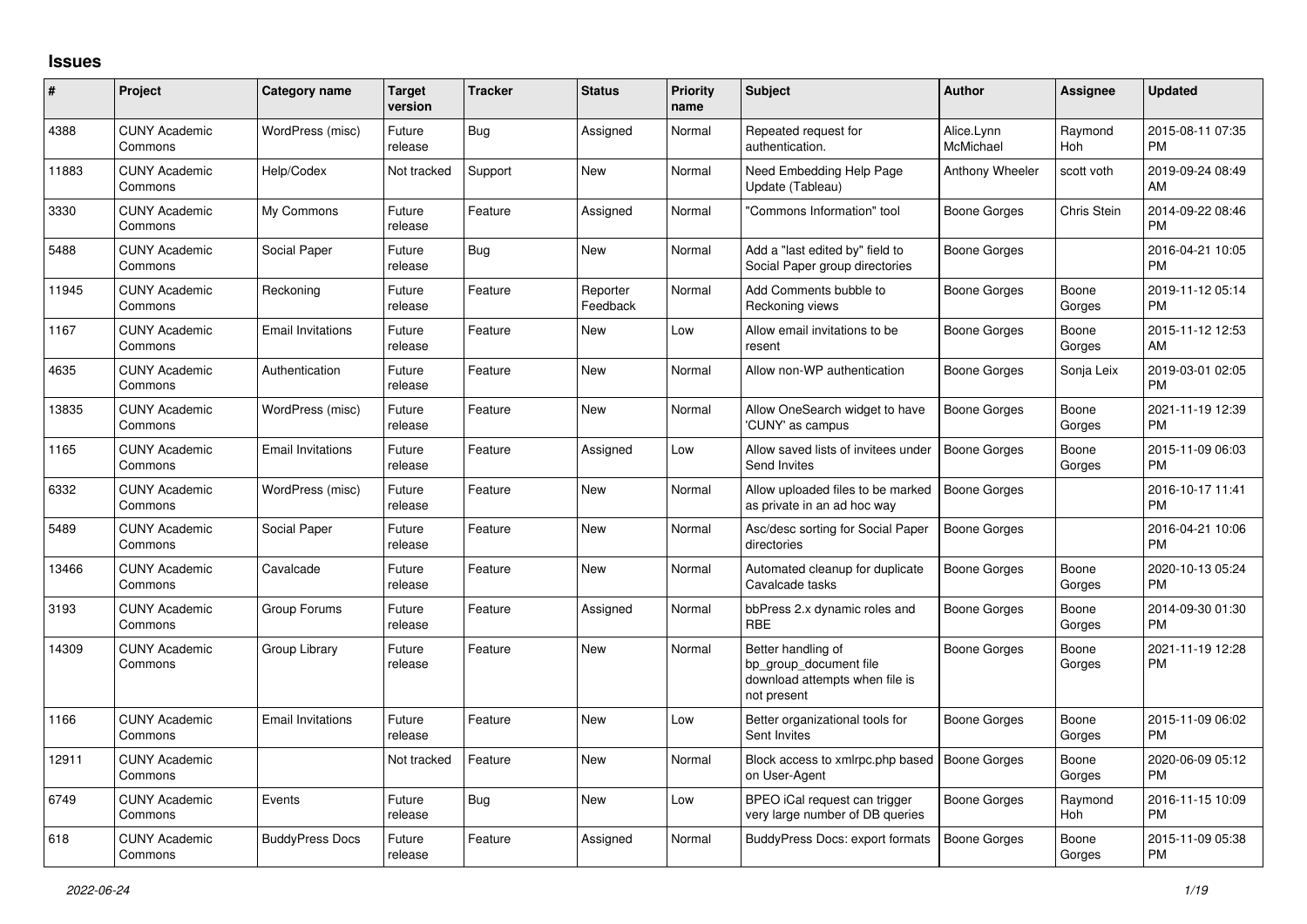| #     | <b>Project</b>                  | <b>Category name</b>           | <b>Target</b><br>version | Tracker    | <b>Status</b> | <b>Priority</b><br>name | <b>Subject</b>                                                                    | <b>Author</b>       | Assignee              | <b>Updated</b>                |
|-------|---------------------------------|--------------------------------|--------------------------|------------|---------------|-------------------------|-----------------------------------------------------------------------------------|---------------------|-----------------------|-------------------------------|
| 1417  | <b>CUNY Academic</b><br>Commons | <b>BuddyPress Docs</b>         | Future<br>release        | Feature    | Assigned      | Low                     | Bulk actions for BuddyPress Docs                                                  | <b>Boone Gorges</b> | Boone<br>Gorges       | 2016-10-17 10:41<br><b>PM</b> |
| 14184 | <b>CUNY Academic</b><br>Commons | <b>Public Portfolio</b>        | Future<br>release        | Feature    | New           | Normal                  | Centralized mechanism for storing  <br>Campus affiliations                        | Boone Gorges        | Boone<br>Gorges       | 2022-01-04 11:35<br>AM        |
| 13331 | <b>CUNY Academic</b><br>Commons | Site cloning                   | Future<br>release        | Bug        | New           | Normal                  | Combine Site Template and<br>Clone operations                                     | Boone Gorges        | Jeremy Felt           | 2021-11-19 12:39<br><b>PM</b> |
| 3192  | <b>CUNY Academic</b><br>Commons | Group Forums                   | Future<br>release        | Feature    | Assigned      | Normal                  | Customizable forum views for<br>bbPress 2.x group forums                          | Boone Gorges        | Raymond<br><b>Hoh</b> | 2015-11-09 12:47<br><b>PM</b> |
| 16092 | <b>CUNY Academic</b><br>Commons |                                | Future<br>release        | Feature    | Hold          | Normal                  | Don't show main site in Site<br>search results                                    | Boone Gorges        | Boone<br>Gorges       | 2022-05-17 03:12<br><b>PM</b> |
| 14987 | <b>CUNY Academic</b><br>Commons | <b>WordPress Plugins</b>       | Future<br>release        | Bug        | <b>New</b>    | Normal                  | Elementor update causes<br>database freeze-up                                     | <b>Boone Gorges</b> | Boone<br>Gorges       | 2021-11-29 12:02<br><b>PM</b> |
| 4481  | <b>CUNY Academic</b><br>Commons | Events                         | Future<br>release        | Feature    | <b>New</b>    | Normal                  | Group admins/mods should have<br>the ability to unlink an event from<br>the group | <b>Boone Gorges</b> | Boone<br>Gorges       | 2017-04-24 03:53<br><b>PM</b> |
| 308   | <b>CUNY Academic</b><br>Commons | Registration                   | Future<br>release        | Feature    | New           | Normal                  | Group recommendations for<br>signup process                                       | Boone Gorges        | Samantha<br>Raddatz   | 2015-11-09 05:07<br><b>PM</b> |
| 3048  | <b>CUNY Academic</b><br>Commons | <b>Public Portfolio</b>        | Future<br>release        | Feature    | <b>New</b>    | Low                     | Images for rich text profile fields                                               | <b>Boone Gorges</b> | Boone<br>Gorges       | 2014-02-19 12:56<br><b>PM</b> |
| 2832  | <b>CUNY Academic</b><br>Commons | <b>Public Portfolio</b>        | Future<br>release        | Feature    | Assigned      | Normal                  | Improve interface for (not)<br>auto-linking profile fields                        | Boone Gorges        | Chris Stein           | 2015-01-05 08:52<br><b>PM</b> |
| 12042 | <b>CUNY Academic</b><br>Commons | <b>Email Notifications</b>     | Future<br>release        | Feature    | <b>New</b>    | Normal                  | Improved error logging for BPGES   Boone Gorges<br>send queue                     |                     | Boone<br>Gorges       | 2021-11-19 12:25<br><b>PM</b> |
| 12091 | <b>CUNY Academic</b><br>Commons | <b>Group Files</b>             | Future<br>release        | Feature    | <b>New</b>    | Normal                  | Improved pre-upload file<br>validation for bp-group-documents                     | Boone Gorges        | Boone<br>Gorges       | 2019-11-14 01:21<br><b>PM</b> |
| 11834 | <b>CUNY Academic</b><br>Commons | <b>Group Files</b>             | Future<br>release        | Feature    | <b>New</b>    | Normal                  | Improved tools for managing<br>group file folders                                 | Boone Gorges        | Sonja Leix            | 2019-09-06 03:55<br><b>PM</b> |
| 13358 | <b>CUNY Academic</b><br>Commons | Group Forums                   | Future<br>release        | Feature    | New           | Normal                  | Improved UI for group forum<br>threading settings                                 | Boone Gorges        | Raymond<br>Hoh        | 2021-11-19 12:27<br><b>PM</b> |
| 13048 | <b>CUNY Academic</b><br>Commons | Shortcodes and<br>embeds       | Future<br>release        | Feature    | New           | Normal                  | Jupyter Notebooks support                                                         | Boone Gorges        |                       | 2020-07-14 11:46<br>AM        |
| 1422  | <b>CUNY Academic</b><br>Commons | <b>BuddyPress Docs</b>         | Future<br>release        | Feature    | Assigned      | Normal                  | Make "created Doc" activity icons<br>non-mini                                     | <b>Boone Gorges</b> | Boone<br>Gorges       | 2015-11-09 05:48<br><b>PM</b> |
| 1983  | <b>CUNY Academic</b><br>Commons | Home Page                      | Future<br>release        | Feature    | Assigned      | Low                     | Media Library integration with<br>Featured Content plugin                         | Boone Gorges        | Dominic<br>Giglio     | 2014-03-17 10:34<br>AM        |
| 10794 | <b>CUNY Academic</b><br>Commons | Performance                    | Not tracked              | <b>Bug</b> | <b>New</b>    | Normal                  | Memcached connection<br>occasionally breaks                                       | Boone Gorges        | Boone<br>Gorges       | 2018-12-06 03:30<br><b>PM</b> |
| 13891 | <b>CUNY Academic</b><br>Commons | Internal Tools and<br>Workflow | 2.1.0                    | Feature    | <b>New</b>    | Normal                  | Migrate automated linting to<br>GitHub Actions                                    | Boone Gorges        | Jeremy Felt           | 2022-05-26 10:45<br>AM        |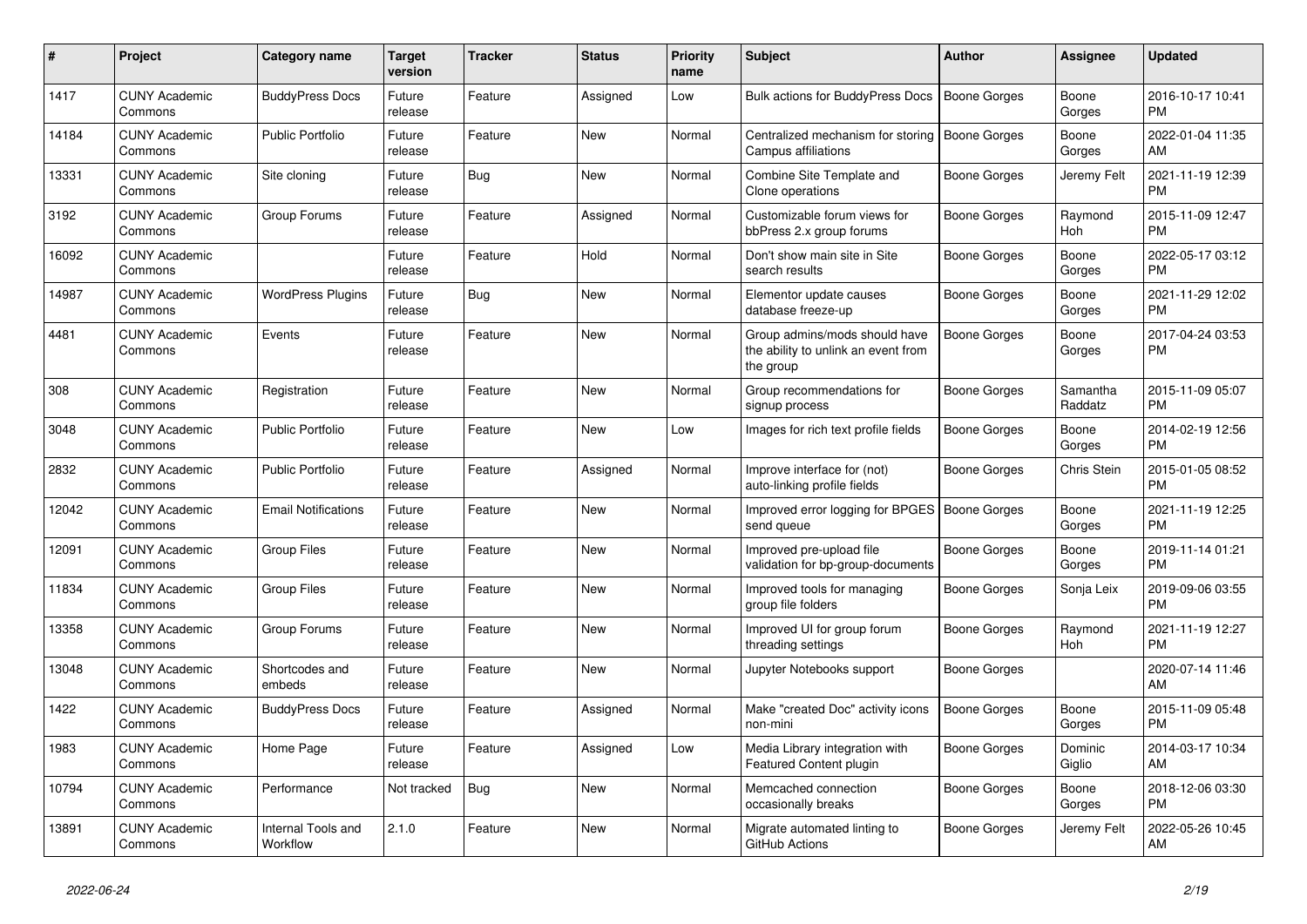| #     | Project                         | <b>Category name</b>           | <b>Target</b><br>version | <b>Tracker</b> | <b>Status</b> | <b>Priority</b><br>name | Subject                                                                                                      | Author              | <b>Assignee</b>   | <b>Updated</b>                |
|-------|---------------------------------|--------------------------------|--------------------------|----------------|---------------|-------------------------|--------------------------------------------------------------------------------------------------------------|---------------------|-------------------|-------------------------------|
| 11392 | <b>CUNY Academic</b><br>Commons |                                | Future<br>release        | Bug            | New           | Normal                  | Migrate users away from<br><b>StatPress</b>                                                                  | <b>Boone Gorges</b> |                   | 2019-04-23 03:53<br><b>PM</b> |
| 3580  | <b>CUNY Academic</b><br>Commons | Group Blogs                    | Future<br>release        | Feature        | New           | Normal                  | Multiple blogs per group                                                                                     | <b>Boone Gorges</b> | Boone<br>Gorges   | 2018-02-20 02:02<br>PМ        |
| 12436 | <b>CUNY Academic</b><br>Commons |                                | Not tracked              | <b>Bug</b>     | Assigned      | Normal                  | Nightly system downtime                                                                                      | <b>Boone Gorges</b> |                   | 2020-08-01 09:30<br>AM        |
| 3002  | <b>CUNY Academic</b><br>Commons | Search                         | Future<br>release        | Feature        | Assigned      | Normal                  | Overhaul CAC search by using<br>external search appliance                                                    | <b>Boone Gorges</b> | Boone<br>Gorges   | 2020-07-15 03:05<br><b>PM</b> |
| 15194 | <b>CUNY Academic</b><br>Commons | Internal Tools and<br>Workflow | 2.1.0                    | Feature        | New           | Normal                  | PHPCS sniff for un-restored<br>switch_to_blog() calls                                                        | Boone Gorges        | Jeremy Felt       | 2022-05-26 10:45<br>AM        |
| 10580 | <b>CUNY Academic</b><br>Commons | Information<br>Architecture    | Future<br>release        | Design/UX      | New           | Normal                  | Primary nav item review                                                                                      | <b>Boone Gorges</b> | Sara Cannon       | 2021-11-19 12:37<br><b>PM</b> |
| 15883 | <b>CUNY Academic</b><br>Commons |                                | 2.1.0                    | Feature        | <b>New</b>    | Normal                  | Release BPGES update                                                                                         | <b>Boone Gorges</b> | Boone<br>Gorges   | 2022-05-26 10:39<br>AM        |
| 10380 | <b>CUNY Academic</b><br>Commons | WordPress (misc)               | Future<br>release        | Feature        | In Progress   | Normal                  | Remove blacklisted plugins                                                                                   | <b>Boone Gorges</b> |                   | 2022-04-26 12:00<br>PM        |
| 3230  | <b>CUNY Academic</b><br>Commons | Internal Tools and<br>Workflow | Not tracked              | Feature        | Assigned      | High                    | Scripts for quicker<br>provisioning/updating of<br>development environments                                  | <b>Boone Gorges</b> | Boone<br>Gorges   | 2016-01-26 04:54<br><b>PM</b> |
| 1508  | <b>CUNY Academic</b><br>Commons | WordPress (misc)               | Future<br>release        | Feature        | Assigned      | Normal                  | Share login cookies across<br>mapped domains                                                                 | <b>Boone Gorges</b> | Boone<br>Gorges   | 2012-07-02 12:12<br><b>PM</b> |
| 1423  | <b>CUNY Academic</b><br>Commons | BuddyPress (misc)              | Future<br>release        | Feature        | Assigned      | Low                     | Show an avatar for pingback<br>comment activity items                                                        | <b>Boone Gorges</b> | <b>Tahir Butt</b> | 2016-10-24 12:03<br>РM        |
| 7022  | <b>CUNY Academic</b><br>Commons | Announcements                  | Future<br>release        | <b>Bug</b>     | New           | Normal                  | Sitewide announcements should<br>be displayed on, and dismissable<br>from, mapped domains                    | Boone Gorges        | Boone<br>Gorges   | 2018-03-22 10:18<br>AM        |
| 7663  | <b>CUNY Academic</b><br>Commons | Social Paper                   | Future<br>release        | <b>Bug</b>     | New           | Normal                  | Social Paper notifications not<br>formatted correctly on secondary<br>sites                                  | <b>Boone Gorges</b> | Boone<br>Gorges   | 2018-04-16 03:52<br><b>PM</b> |
| 1744  | <b>CUNY Academic</b><br>Commons | <b>BuddyPress Docs</b>         | Future<br>release        | Feature        | Assigned      | Normal                  | Spreadsheet-style Docs                                                                                       | <b>Boone Gorges</b> | Boone<br>Gorges   | 2015-11-09 06:13<br><b>PM</b> |
| 11024 | <b>CUNY Academic</b><br>Commons | WordPress (misc)               | Future<br>release        | Bug            | New           | Normal                  | Subsites should not show "you<br>should update your .htaccess<br>now" notice after permalink<br>setting save | Boone Gorges        |                   | 2019-01-28 01:35<br>РM        |
| 9720  | <b>CUNY Academic</b><br>Commons | Authentication                 | Future<br>release        | Feature        | New           | Normal                  | The Commons should be an<br>oAuth provider                                                                   | <b>Boone Gorges</b> |                   | 2019-03-01 02:04<br><b>PM</b> |
| 9926  | <b>CUNY Academic</b><br>Commons | <b>WordPress Plugins</b>       | Future<br>release        | <b>Bug</b>     | New           | Normal                  | twitter-mentions-as-comments<br>cron jobs can run long                                                       | <b>Boone Gorges</b> | Boone<br>Gorges   | 2018-10-24 12:34<br>PM        |
| 11517 | <b>CUNY Academic</b><br>Commons |                                | Not tracked              | Feature        | Assigned      | Normal                  | wp-accessibility plugin should not<br>strip 'target="_blank"' by default                                     | <b>Boone Gorges</b> | Laurie Hurson     | 2019-09-24 09:57<br>AM        |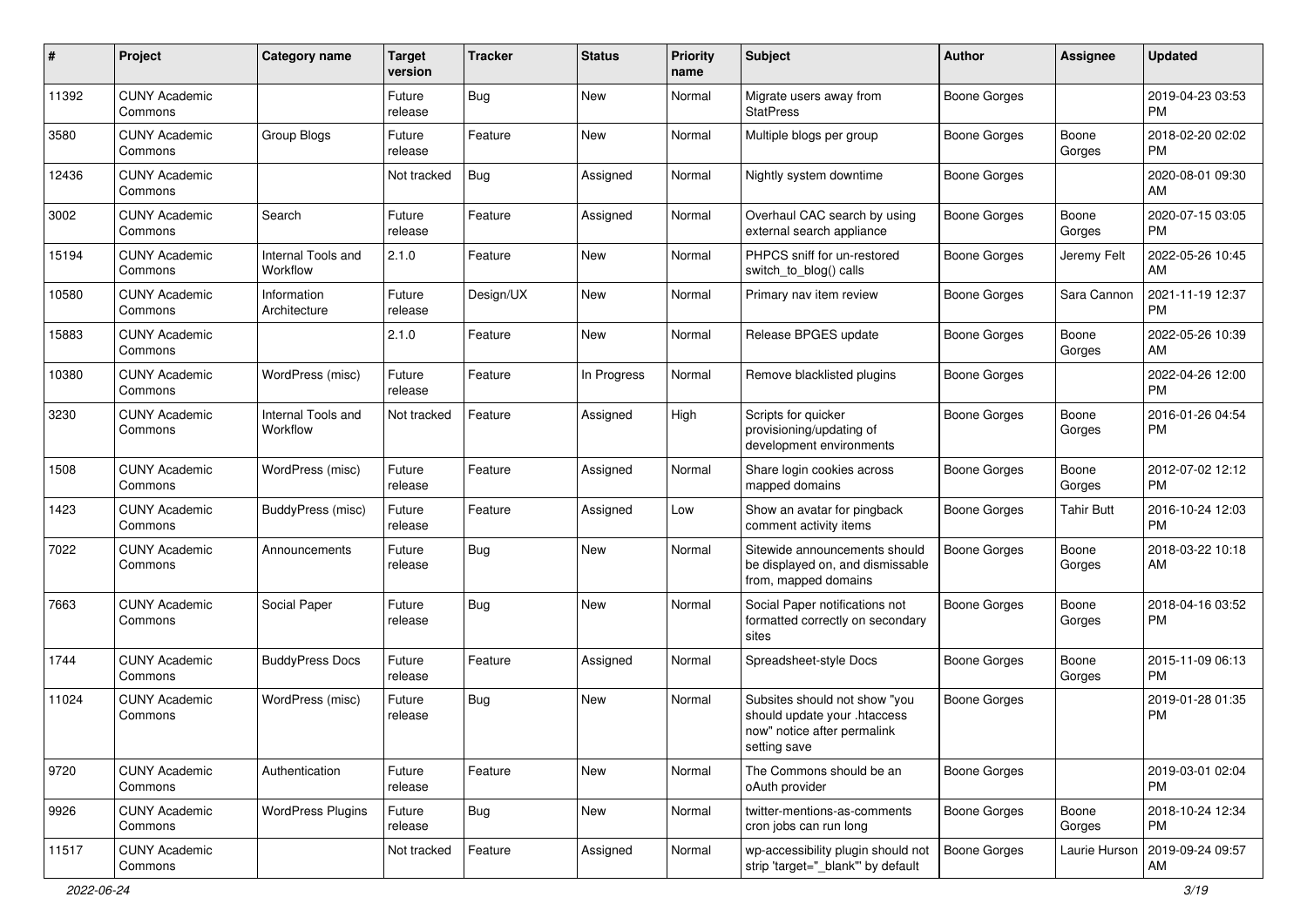| #     | <b>Project</b>                                                          | Category name            | <b>Target</b><br>version | <b>Tracker</b> | <b>Status</b>        | <b>Priority</b><br>name | <b>Subject</b>                                            | <b>Author</b>       | <b>Assignee</b>     | <b>Updated</b>                |
|-------|-------------------------------------------------------------------------|--------------------------|--------------------------|----------------|----------------------|-------------------------|-----------------------------------------------------------|---------------------|---------------------|-------------------------------|
| 5234  | <b>CUNY Academic</b><br>Commons                                         | Membership               | Future<br>release        | Feature        | Assigned             | Normal                  | Write Unconfirmed patch for WP                            | <b>Boone Gorges</b> | Boone<br>Gorges     | 2016-10-24 11:18<br>AM        |
| 1460  | <b>CUNY Academic</b><br>Commons                                         | Analytics                | Future<br>release        | Feature        | Assigned             | Normal                  | Update System Report                                      | <b>Brian Foote</b>  | Boone<br>Gorges     | 2015-11-09 06:13<br><b>PM</b> |
| 3059  | <b>CUNY Academic</b><br>Commons                                         | Group Forums             | Future<br>release        | Design/UX      | <b>New</b>           | Normal                  | Forum Post Permissable Content<br><b>Explanatory Text</b> | Chris Stein         | Chris Stein         | 2015-04-02 11:27<br>AM        |
| 3565  | <b>CUNY Academic</b><br>Commons                                         | My Commons               | Not tracked              | Documentation  | <b>New</b>           | Normal                  | Load Newest inconsistencies                               | Chris Stein         | scott voth          | 2015-11-09 01:16<br><b>PM</b> |
| 2881  | <b>CUNY Academic</b><br>Commons                                         | <b>Public Portfolio</b>  | Future<br>release        | Feature        | Assigned             | Normal                  | Redesign the UX for Profiles                              | <b>Chris Stein</b>  | Chris Stein         | 2016-10-13 12:45<br><b>PM</b> |
| 860   | <b>CUNY Academic</b><br>Commons                                         | Design                   | Future<br>release        | Design/UX      | Assigned             | Normal                  | <b>Standardize Button Treatment</b><br>Across the Commons | Chris Stein         | Chris Stein         | 2014-05-01 09:45<br>AM        |
| 2666  | <b>CUNY Academic</b><br>Commons                                         | About page               | Not tracked              | Documentation  | Assigned             | Normal                  | <b>Update About Text</b>                                  | Chris Stein         | Luke Waltzer        | 2016-03-04 11:19<br>AM        |
| 13199 | <b>CUNY Academic</b><br>Commons                                         | Group Forums             | Future<br>release        | Feature        | <b>New</b>           | Normal                  | <b>Favoring Groups over bbPress</b><br>plugin             | Colin McDonald      | Colin<br>McDonald   | 2021-11-19 12:28<br><b>PM</b> |
| 15210 | <b>CUNY Academic</b><br>Commons                                         | Analytics                | Not tracked              | Design/UX      | <b>New</b>           | Normal                  | Google Analytics improvements                             | Colin McDonald      | Boone<br>Gorges     | 2022-05-24 10:47<br>AM        |
| 13370 | <b>CUNY Academic</b><br>Commons                                         | Group Library            | Future<br>release        | Feature        | <b>New</b>           | Normal                  | Library bulk deletion and folder<br>editing               | Colin McDonald      | Boone<br>Gorges     | 2020-10-13 10:41<br>AM        |
| 9729  | <b>CUNY Academic</b><br>Commons                                         | <b>SEO</b>               | Not tracked              | Support        | <b>New</b>           | Normal                  | 503 Errors showing on<br>newlaborforum.cuny.edu           | Diane Krauthamer    | Raymond<br>Hoh      | 2018-05-22 04:48<br><b>PM</b> |
| 3615  | <b>CUNY Academic</b><br>Commons                                         | Redmine                  | Not tracked              | Feature        | <b>New</b>           | Low                     | Create Redmine issues via email                           | Dominic Giglio      | Boone<br>Gorges     | 2017-11-16 11:36<br>AM        |
| 11968 | JustPublics@365<br>MediaCamp                                            |                          |                          | Feature        | <b>New</b>           | Normal                  | Nanoscience Retractable Display<br>Unit                   | Donald Cherry       | Bonnie<br>Eissner   | 2021-02-19 08:50<br>AM        |
| 12062 | AD/O365 Transition<br>from NonMatric to<br><b>Matriculated Students</b> |                          |                          | Feature        | In Progress          | Normal                  | create solution and console<br>project                    | Emilio Rodriguez    | Emilio<br>Rodriguez | 2019-11-12 03:56<br><b>PM</b> |
| 13457 | <b>CUNY Academic</b><br>Commons                                         | Group Forums             | 2.0.2                    | Bug            | <b>New</b>           | High                    | Forum post not sending<br>notifications                   | Filipa Calado       | Raymond<br>Hoh      | 2022-06-14 11:36<br>AM        |
| 11649 | <b>CUNY Academic</b><br>Commons                                         | <b>WordPress Plugins</b> | 2.0.2                    | Bug            | In Progress          | Normal                  | CC license displayed on every<br>page                     | Gina Cherry         | Raymond<br>Hoh      | 2022-06-14 11:36<br>AM        |
| 12004 | <b>CUNY Academic</b><br>Commons                                         |                          | Not tracked              | Support        | Reporter<br>Feedback | Normal                  | Notifications for spam blog<br>comments                   | Gina Cherry         | Raymond<br>Hoh      | 2019-11-01 12:05<br><b>PM</b> |
| 14842 | <b>CUNY Academic</b><br>Commons                                         |                          | Not tracked              | Support        | Reporter<br>Feedback | Normal                  | Question about widgets and block<br>editor                | Gina Cherry         |                     | 2021-10-06 03:01<br><b>PM</b> |
| 11545 | <b>CUNY Academic</b><br>Commons                                         | <b>WordPress Plugins</b> | Not tracked              | Support        | <b>New</b>           | Normal                  | <b>Twitter searches in WordPress</b>                      | Gina Cherry         | Matt Gold           | 2019-09-23 01:03<br><b>PM</b> |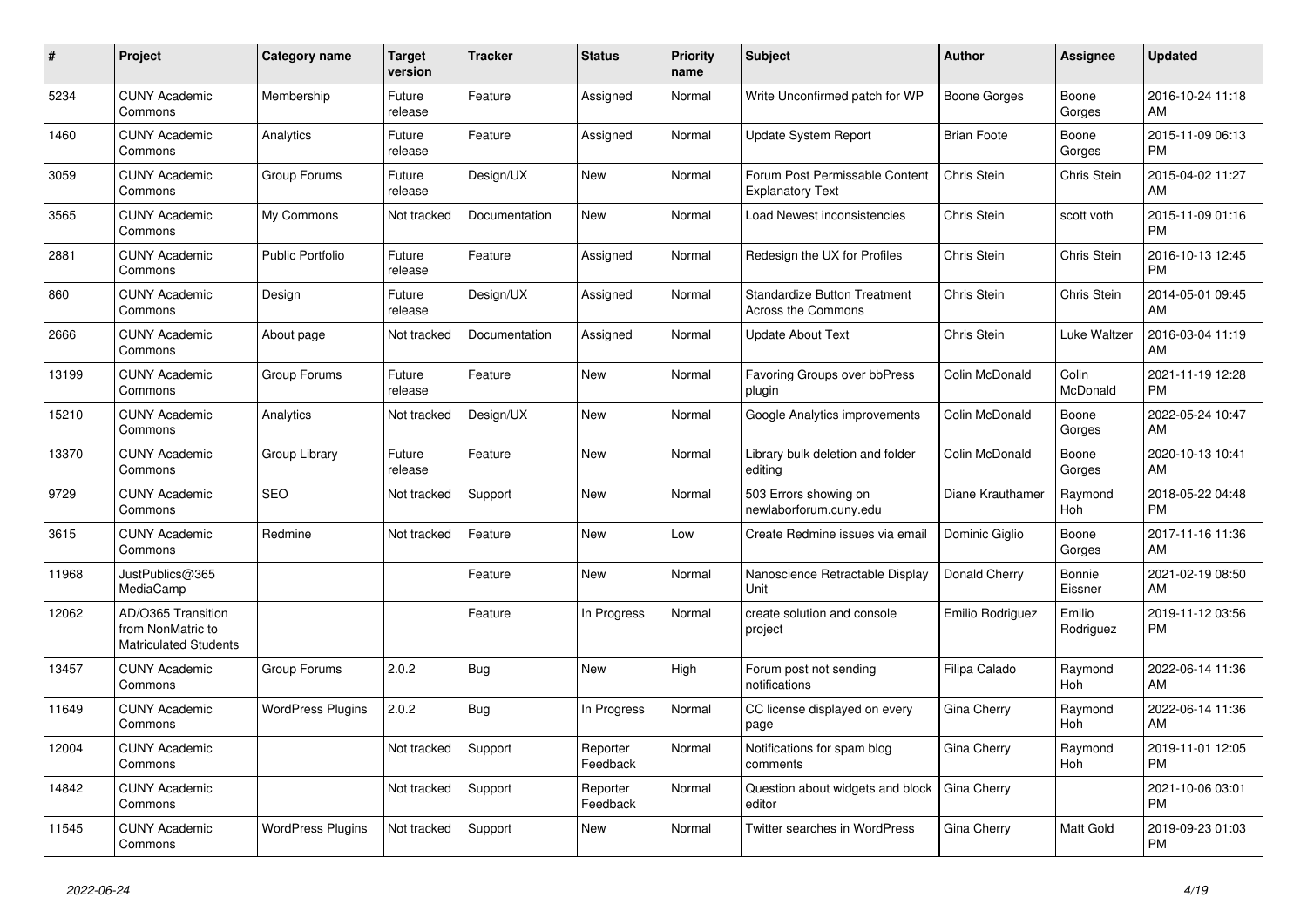| #     | Project                         | <b>Category name</b>     | <b>Target</b><br>version | <b>Tracker</b> | <b>Status</b>        | <b>Priority</b><br>name | <b>Subject</b>                                                               | <b>Author</b> | Assignee            | <b>Updated</b>                |
|-------|---------------------------------|--------------------------|--------------------------|----------------|----------------------|-------------------------|------------------------------------------------------------------------------|---------------|---------------------|-------------------------------|
| 3473  | <b>CUNY Academic</b><br>Commons | <b>User Experience</b>   | Future<br>release        | Feature        | Assigned             | Normal                  | Commons profile: Add help info<br>about "Positions" replacing "title"        | Keith Miyake  | Samantha<br>Raddatz | 2015-11-09 02:28<br><b>PM</b> |
| 6755  | <b>CUNY Academic</b><br>Commons | WordPress (misc)         | Future<br>release        | Bug            | <b>New</b>           | Normal                  | Cannot Deactivate Plugin                                                     | Laura Kane    |                     | 2016-11-16 01:12<br><b>PM</b> |
| 11789 | <b>CUNY Academic</b><br>Commons | Courses                  | Future<br>release        | Feature        | <b>New</b>           | Normal                  | Ability to remove item from<br>Courses list                                  | Laurie Hurson | Sonja Leix          | 2019-09-24 12:28<br><b>PM</b> |
| 15613 | <b>CUNY Academic</b><br>Commons |                          | 2.0.2                    | Feature        | Reporter<br>Feedback | Normal                  | Adding "Passster" plugin                                                     | Laurie Hurson |                     | 2022-06-14 11:36<br>AM        |
| 14504 | <b>CUNY Academic</b><br>Commons |                          | Not tracked              | Publicity      | Reporter<br>Feedback | Normal                  | Adding showcases to home page<br>menu                                        | Laurie Hurson | Boone<br>Gorges     | 2022-01-19 03:26<br><b>PM</b> |
| 14439 | <b>CUNY Academic</b><br>Commons | Spam/Spam<br>Prevention  | 2.0.2                    | Support        | Assigned             | Normal                  | Aprroved comments held for<br>moderation                                     | Laurie Hurson | Raymond<br>Hoh      | 2022-06-14 11:36<br>AM        |
| 15176 | <b>CUNY Academic</b><br>Commons |                          | Not tracked              | Support        | Reporter<br>Feedback | Normal                  | Archiving Q Writing & Old<br>Wordpress Sites on the Commons                  | Laurie Hurson |                     | 2022-02-08 10:28<br>AM        |
| 15923 | <b>CUNY Academic</b><br>Commons |                          | Not tracked              | Feature        | Reporter<br>Feedback | Normal                  | <b>Bellows Plugin Adjustments</b>                                            | Laurie Hurson |                     | 2022-04-20 10:10<br>AM        |
| 11415 | <b>CUNY Academic</b><br>Commons | <b>WordPress Plugins</b> | Not tracked              | <b>Bug</b>     | Reporter<br>Feedback | Normal                  | Blog Subscriptions in Jetpack                                                | Laurie Hurson |                     | 2019-05-14 10:34<br>AM        |
| 14936 | <b>CUNY Academic</b><br>Commons |                          |                          | <b>Bug</b>     | <b>New</b>           | Normal                  | Commons websites blocked by<br>SPS campus network                            | Laurie Hurson |                     | 2021-11-03 03:57<br><b>PM</b> |
| 14787 | <b>CUNY Academic</b><br>Commons | <b>Plugin Packages</b>   | Future<br>release        | Feature        | <b>New</b>           | Normal                  | Creating a "Design" plugin<br>package                                        | Laurie Hurson | scott voth          | 2022-04-27 04:56<br><b>PM</b> |
| 14940 | <b>CUNY Academic</b><br>Commons |                          |                          | Bug            | New                  | Normal                  | Discrepancy between Commons<br>profile "sites" and actual # of sites         | Laurie Hurson |                     | 2021-11-08 11:09<br>AM        |
| 9289  | <b>CUNY Academic</b><br>Commons | <b>WordPress Plugins</b> | Future<br>release        | Bug            | Reporter<br>Feedback | Normal                  | Email Users Plugin                                                           | Laurie Hurson | Boone<br>Gorges     | 2018-10-24 12:34<br><b>PM</b> |
| 12121 | <b>CUNY Academic</b><br>Commons | <b>WordPress Plugins</b> | 2.0.2                    | Feature        | Reporter<br>Feedback | Normal                  | Embedding H5P Iframes on<br><b>Commons Site</b>                              | Laurie Hurson | Boone<br>Gorges     | 2022-06-14 11:36<br>AM        |
| 13650 | <b>CUNY Academic</b><br>Commons | Group Library            | Future<br>release        | Feature        | <b>New</b>           | Normal                  | Forum Attachments in Group<br>Library                                        | Laurie Hurson |                     | 2021-11-19 12:30<br><b>PM</b> |
| 11879 | <b>CUNY Academic</b><br>Commons |                          | Not tracked              | Bug            | <b>New</b>           | Normal                  | Hypothesis comments appearing<br>on multiple, different pdfs across<br>blogs | Laurie Hurson | Laurie Hurson       | 2019-09-19 02:39<br><b>PM</b> |
| 11131 | <b>CUNY Academic</b><br>Commons |                          | Future<br>release        | Feature        | Reporter<br>Feedback | Normal                  | <b>Image Annotation Plugins</b>                                              | Laurie Hurson |                     | 2019-02-26 11:33<br>AM        |
| 15757 | <b>CUNY Academic</b><br>Commons |                          |                          | <b>Bug</b>     | New                  | Normal                  | Members # do not match                                                       | Laurie Hurson |                     | 2022-03-30 04:52<br><b>PM</b> |
| 14475 | <b>CUNY Academic</b><br>Commons |                          | Not tracked              | Publicity      | <b>New</b>           | Normal                  | OER Showcase Page                                                            | Laurie Hurson | Laurie Hurson       | 2021-09-14 10:46<br>AM        |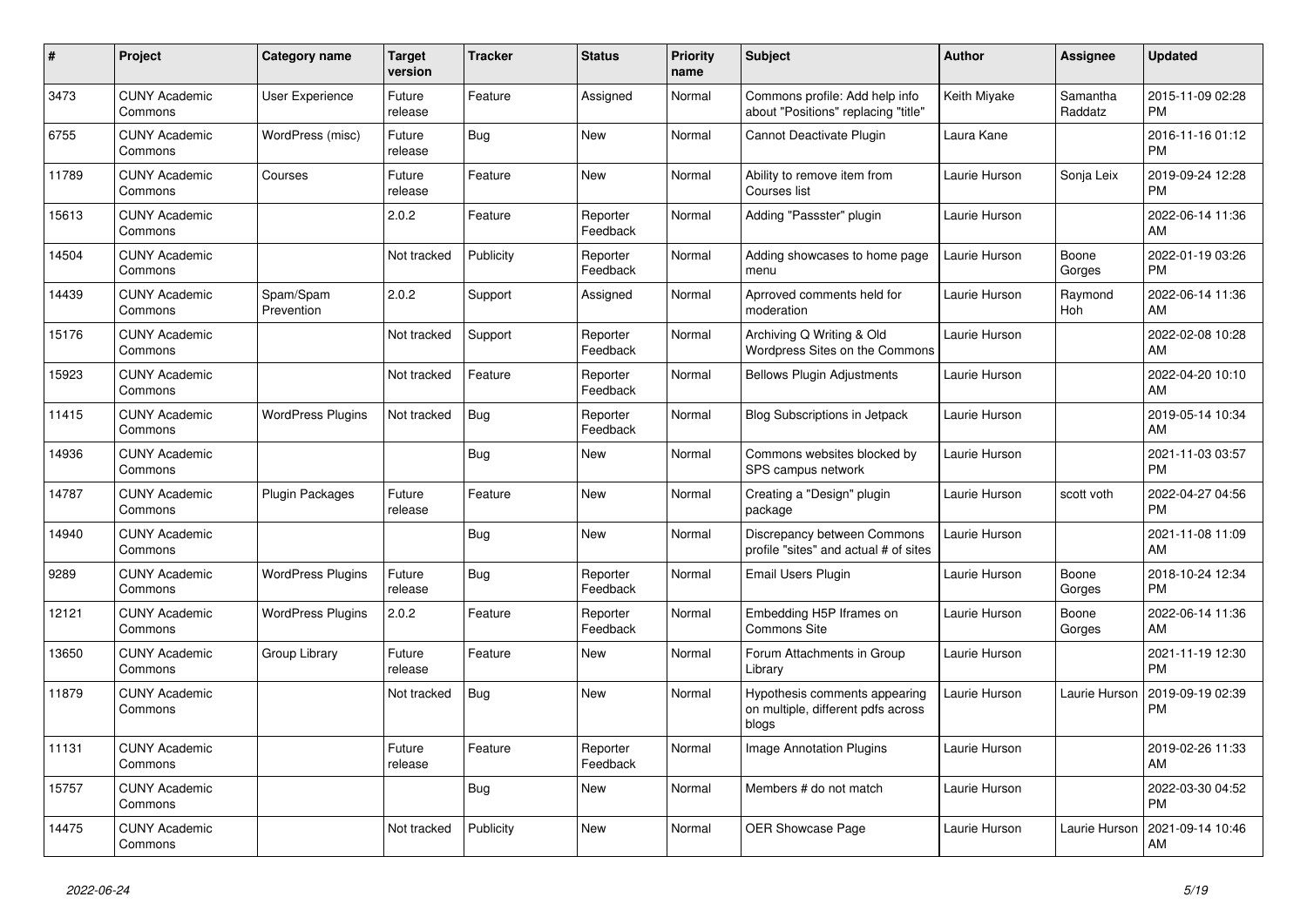| #     | <b>Project</b>                  | <b>Category name</b>      | <b>Target</b><br>version | Tracker    | <b>Status</b>        | <b>Priority</b><br>name | <b>Subject</b>                                                                             | <b>Author</b> | <b>Assignee</b>  | <b>Updated</b>                |
|-------|---------------------------------|---------------------------|--------------------------|------------|----------------------|-------------------------|--------------------------------------------------------------------------------------------|---------------|------------------|-------------------------------|
| 16199 | <b>CUNY Academic</b><br>Commons | <b>Directories</b>        | 2.0.2                    | <b>Bug</b> | <b>New</b>           | Normal                  | Removed "Semester" Filter from<br><b>Courses Directory</b>                                 | Laurie Hurson | Boone<br>Gorges  | 2022-06-14 11:36<br>AM        |
| 12484 | <b>CUNY Academic</b><br>Commons |                           | Not tracked              | Support    | Reporter<br>Feedback | Normal                  | Sign up Code for COIL Course<br>starting in March                                          | Laurie Hurson | Matt Gold        | 2020-03-02 02:26<br><b>PM</b> |
| 12328 | <b>CUNY Academic</b><br>Commons |                           | Not tracked              | Support    | New                  | Normal                  | Sign up Code for Non-CUNY<br>Faculty                                                       | Laurie Hurson |                  | 2020-01-28 10:25<br>AM        |
| 12438 | <b>CUNY Academic</b><br>Commons | Courses                   | Not tracked              | <b>Bug</b> | <b>New</b>           | Normal                  | Site appearing twice                                                                       | Laurie Hurson | Boone<br>Gorges  | 2020-02-18 01:34<br><b>PM</b> |
| 12446 | <b>CUNY Academic</b><br>Commons | Groups (misc)             | Future<br>release        | Feature    | Reporter<br>Feedback | Normal                  | Toggle default site to group forum<br>posting                                              | Laurie Hurson | Laurie Hurson    | 2020-03-10 11:57<br>AM        |
| 11843 | <b>CUNY Academic</b><br>Commons | WordPress (misc)          | Future<br>release        | Design/UX  | <b>New</b>           | Normal                  | Tweaking the Gutenberg Editor<br>Interface                                                 | Laurie Hurson |                  | 2022-04-26 12:00<br><b>PM</b> |
| 14538 | <b>CUNY Academic</b><br>Commons |                           | Not tracked              | Support    | Reporter<br>Feedback | Normal                  | Weebly To Commons                                                                          | Laurie Hurson |                  | 2021-09-14 10:47<br>AM        |
| 9060  | <b>CUNY Academic</b><br>Commons | Commons In A Box          | Not tracked              | <b>Bug</b> | Hold                 | Normal                  | Problems with CBox image library<br>upload                                                 | Lisa Rhody    | Raymond<br>Hoh   | 2018-01-10 03:26<br><b>PM</b> |
| 2612  | <b>CUNY Academic</b><br>Commons |                           | Not tracked              | Publicity  | Assigned             | Normal                  | Pinterest site for the Commons                                                             | local admin   | Sarah<br>Morgano | 2016-03-04 11:19<br>AM        |
| 2325  | <b>CUNY Academic</b><br>Commons | BuddyPress (misc)         | Future<br>release        | Feature    | Assigned             | Low                     | Profile should have separate<br>fields for first/last names                                | local admin   | Boone<br>Gorges  | 2015-11-09 06:09<br><b>PM</b> |
| 2610  | <b>CUNY Academic</b><br>Commons | Group Invitations         | Future<br>release        | Feature    | Assigned             | Low                     | Request: Custom invitation<br>message to group invites                                     | local admin   | Boone<br>Gorges  | 2015-11-09 06:13<br><b>PM</b> |
| 2175  | <b>CUNY Academic</b><br>Commons | WordPress (misc)          | Not tracked              | Support    | Assigned             | Normal                  | Subscibe 2 vs. Jetpack<br>subscription options                                             | local admin   | Matt Gold        | 2016-01-26 04:58<br><b>PM</b> |
| 9895  | <b>CUNY Academic</b><br>Commons | Onboarding                | Future<br>release        | Feature    | Assigned             | Normal                  | Add "Accept Invitation"<br>link/button/function to Group<br>and/or Site invitation emails? | Luke Waltzer  | Boone<br>Gorges  | 2018-06-07 12:42<br><b>PM</b> |
| 9211  | <b>CUNY Academic</b><br>Commons | <b>WordPress Plugins</b>  | Future<br>release        | Support    | Reporter<br>Feedback | Normal                  | Auto-Role Setting in Forum Plugin<br>Causing Some Confusion                                | Luke Waltzer  | Boone<br>Gorges  | 2018-03-13 11:44<br>AM        |
| 7624  | <b>CUNY Academic</b><br>Commons | BuddyPress (misc)         | Future<br>release        | Design/UX  | New                  | Normal                  | <b>BP</b> Notifications                                                                    | Luke Waltzer  | Paige Dupont     | 2017-02-08 10:43<br><b>PM</b> |
| 6392  | <b>CUNY Academic</b><br>Commons | Group Forums              | Future<br>release        | Design/UX  | Assigned             | Low                     | Composition/Preview Panes in<br>Forum Posts                                                | Luke Waltzer  | Paige Dupont     | 2016-10-21 04:26<br><b>PM</b> |
| 13430 | <b>CUNY Academic</b><br>Commons | Reply By Email            | Not tracked              | Bug        | <b>New</b>           | Normal                  | Delay in RBE                                                                               | Luke Waltzer  | Raymond<br>Hoh   | 2020-10-13 11:16<br>AM        |
| 7928  | <b>CUNY Academic</b><br>Commons | Group Forums              | Not tracked              | <b>Bug</b> | <b>New</b>           | Normal                  | Duplicate Forum post                                                                       | Luke Waltzer  | Raymond<br>Hoh   | 2017-04-11 09:27<br><b>PM</b> |
| 6078  | <b>CUNY Academic</b><br>Commons | <b>Blogs (BuddyPress)</b> | Future<br>release        | Feature    | <b>New</b>           | Normal                  | <b>Explore Adding Network Blog</b><br>Metadata Plugin                                      | Luke Waltzer  | Luke Waltzer     | 2016-10-11 10:29<br><b>PM</b> |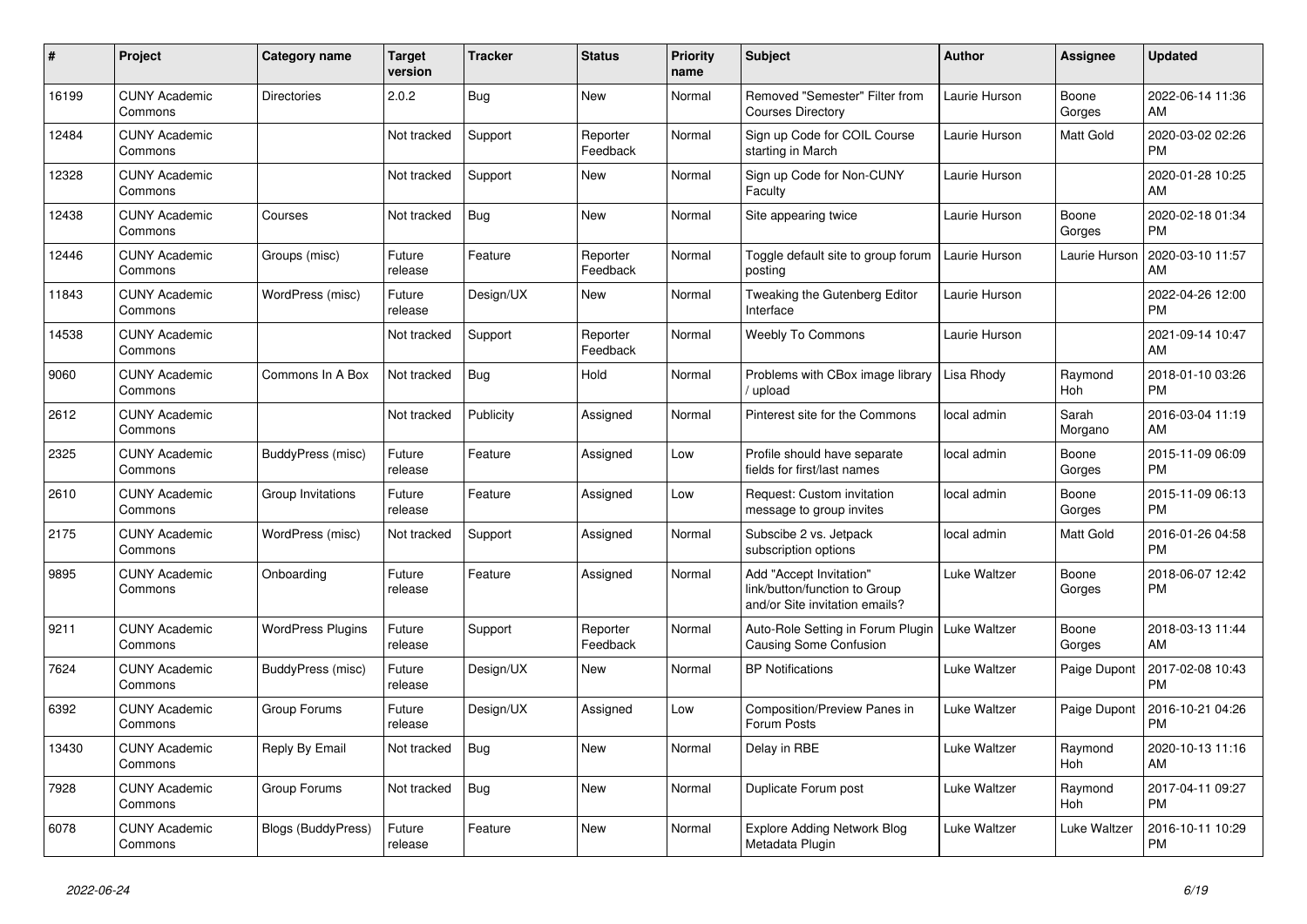| #     | Project                         | <b>Category name</b>     | Target<br>version | <b>Tracker</b> | <b>Status</b>        | <b>Priority</b><br>name | <b>Subject</b>                                                   | <b>Author</b>   | <b>Assignee</b>     | <b>Updated</b>                |
|-------|---------------------------------|--------------------------|-------------------|----------------|----------------------|-------------------------|------------------------------------------------------------------|-----------------|---------------------|-------------------------------|
| 8835  | <b>CUNY Academic</b><br>Commons | Blogs (BuddyPress)       | Future<br>release | Feature        | <b>New</b>           | Normal                  | Extend cuny.is shortlinks to sites                               | Luke Waltzer    | Boone<br>Gorges     | 2022-04-26 11:59<br>AM        |
| 5268  | <b>CUNY Academic</b><br>Commons | Group Forums             | Future<br>release | Bug            | Assigned             | Normal                  | Long-time to post to multiple<br>groups                          | Luke Waltzer    | Daniel Jones        | 2016-09-07 06:31<br><b>PM</b> |
| 6389  | <b>CUNY Academic</b><br>Commons | <b>BuddyPress Docs</b>   | Future<br>release | Feature        | New                  | Low                     | Make Discussion Area Visible<br>When Editing a Doc               | Luke Waltzer    | Boone<br>Gorges     | 2016-10-21 04:16<br><b>PM</b> |
| 5317  | <b>CUNY Academic</b><br>Commons | Group Blogs              | Not tracked       | Bug            | Reporter<br>Feedback | Normal                  | Notifications of New Post Didn't<br>Come                         | Luke Waltzer    | Samantha<br>Raddatz | 2016-03-21 10:41<br><b>PM</b> |
| 5225  | <b>CUNY Academic</b><br>Commons | Registration             | Future<br>release | Feature        | Assigned             | Normal                  | On-boarding Issues                                               | Luke Waltzer    | Samantha<br>Raddatz | 2016-02-12 02:58<br><b>PM</b> |
| 6356  | <b>CUNY Academic</b><br>Commons | <b>WordPress Plugins</b> | Future<br>release | Bug            | Reporter<br>Feedback | Low                     | Should Subscribe2 be<br>deprecated?                              | Luke Waltzer    |                     | 2017-03-20 12:20<br><b>PM</b> |
| 7981  | <b>CUNY Academic</b><br>Commons | Social Paper             | Future<br>release | <b>Bug</b>     | <b>New</b>           | Normal                  | Social Paper comments should<br>not go to spam                   | Luke Waltzer    | Boone<br>Gorges     | 2018-04-16 03:52<br><b>PM</b> |
| 6644  | <b>CUNY Academic</b><br>Commons |                          | Not tracked       | <b>Bug</b>     | Reporter<br>Feedback | High                    | White Screen at Login Pge                                        | Luke Waltzer    | Raymond<br>Hoh      | 2016-11-21 10:34<br><b>PM</b> |
| 8078  | <b>CUNY Academic</b><br>Commons | <b>WordPress Plugins</b> | Future<br>release | System Upgrade | Assigned             | Normal                  | CommentPress Updates                                             | Margaret Galvan | Christian<br>Wach   | 2017-05-08 03:49<br><b>PM</b> |
| 7828  | <b>CUNY Academic</b><br>Commons |                          | Not tracked       | Feature        | Assigned             | Normal                  | Theme Assessment 2017                                            | Margaret Galvan | Margaret<br>Galvan  | 2017-05-02 10:41<br><b>PM</b> |
| 8211  | <b>CUNY Academic</b><br>Commons | <b>WordPress Themes</b>  | Future<br>release | Feature        | <b>New</b>           | Normal                  | Theme Suggestions: Material<br>Design-Inspired Themes            | Margaret Galvan | Margaret<br>Galvan  | 2017-08-07 02:48<br><b>PM</b> |
| 12741 | <b>CUNY Academic</b><br>Commons | <b>WordPress Plugins</b> | Not tracked       | Support        | Reporter<br>Feedback | Normal                  | <b>Tableau Public Viz Block</b>                                  | Marilyn Weber   | Raymond<br>Hoh      | 2020-05-12 11:00<br>AM        |
| 15978 | <b>CUNY Academic</b><br>Commons | WordPress - Media        | 2.0.2             | Support        | Reporter<br>Feedback | Normal                  | tex files?                                                       | Marilyn Weber   | Raymond<br>Hoh      | 2022-06-14 11:36<br>AM        |
| 12352 | <b>CUNY Academic</b><br>Commons |                          | Not tracked       | Support        | <b>New</b>           | Normal                  | 'posts list" page builder block<br>option                        | Marilyn Weber   |                     | 2020-02-03 01:29<br><b>PM</b> |
| 11848 | <b>CUNY Academic</b><br>Commons |                          | Not tracked       | Support        | Hold                 | Normal                  | a Dean of Faculty wants to share<br>a large file                 | Marilyn Weber   |                     | 2019-09-24 08:44<br>AM        |
| 13034 | <b>CUNY Academic</b><br>Commons |                          | Not tracked       | Support        | Reporter<br>Feedback | Normal                  | a site is asking people to join the<br>Commons to get a download | Marilyn Weber   |                     | 2020-07-12 07:23<br>AM        |
| 13255 | <b>CUNY Academic</b><br>Commons |                          | Not tracked       | Support        | Reporter<br>Feedback | Normal                  | Accessibility problems                                           | Marilyn Weber   |                     | 2020-09-01 05:48<br><b>PM</b> |
| 9835  | <b>CUNY Academic</b><br>Commons | Group Forums             | Future<br>release | Bug            | Assigned             | Normal                  | add a "like" function?                                           | Marilyn Weber   | <b>Erik Trainer</b> | 2018-06-05 01:49<br><b>PM</b> |
| 5199  | <b>CUNY Academic</b><br>Commons | Social Paper             | Future<br>release | Feature        | <b>New</b>           | Normal                  | add tables to the SP editor                                      | Marilyn Weber   |                     | 2016-10-24 11:27<br>AM        |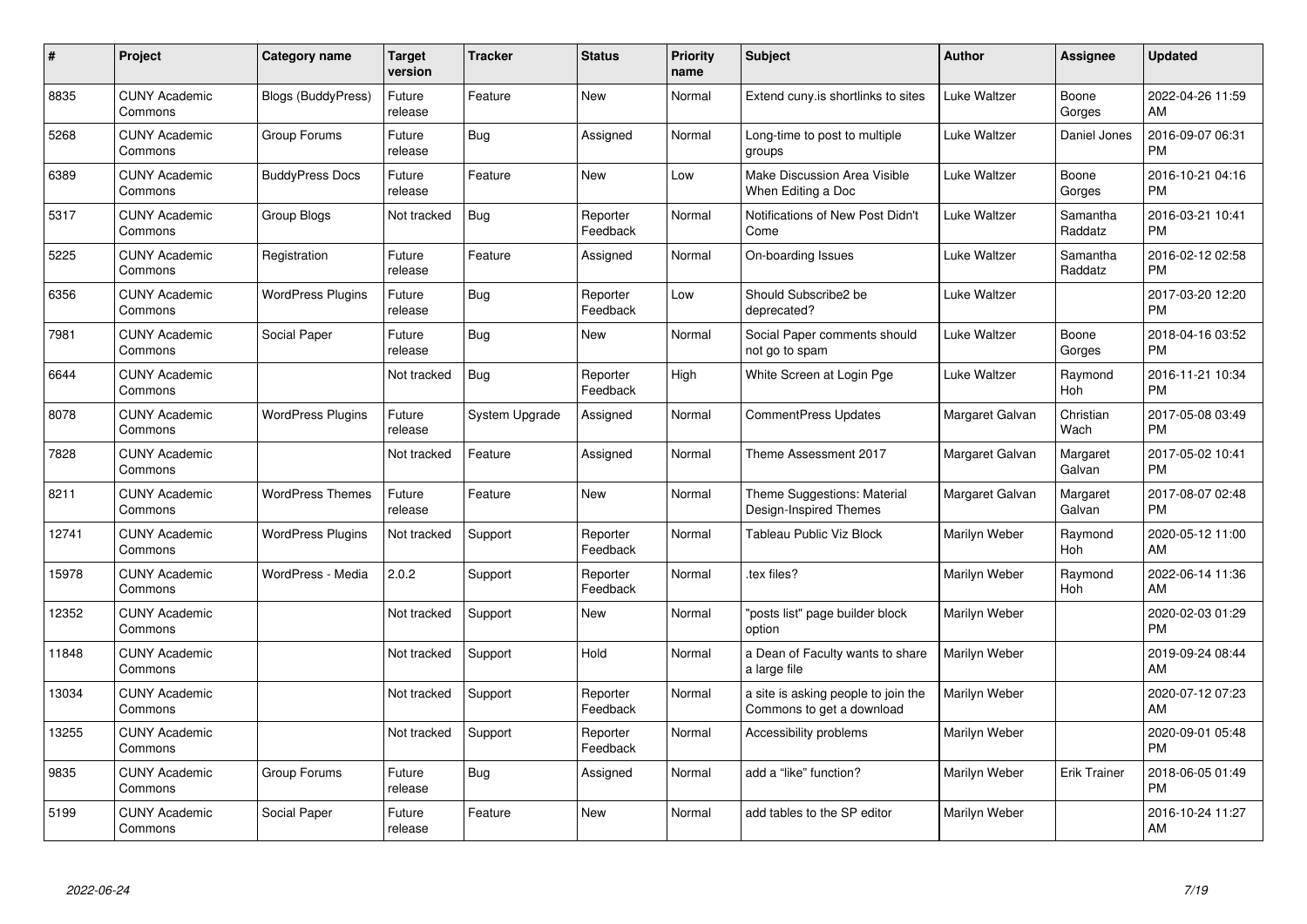| #     | Project                         | <b>Category name</b>       | Target<br>version   | Tracker | <b>Status</b>                       | <b>Priority</b><br>name | <b>Subject</b>                                                                                                                                        | <b>Author</b>        | <b>Assignee</b>     | <b>Updated</b>                |
|-------|---------------------------------|----------------------------|---------------------|---------|-------------------------------------|-------------------------|-------------------------------------------------------------------------------------------------------------------------------------------------------|----------------------|---------------------|-------------------------------|
| 15370 | <b>CUNY Academic</b><br>Commons |                            |                     | Support | Reporter<br>Feedback                | Normal                  | All-in-One Event Calendar?                                                                                                                            | Marilyn Weber        |                     | 2022-02-17 11:03<br>AM        |
| 11787 | <b>CUNY Academic</b><br>Commons |                            | Not tracked         | Support | Reporter<br>Feedback                | Normal                  | automated comments notifications<br>on ZenDesk                                                                                                        | <b>Marilyn Weber</b> |                     | 2019-08-26 06:18<br><b>PM</b> |
| 5058  | <b>CUNY Academic</b><br>Commons | Social Paper               | Future<br>release   | Feature | New                                 | Low                     | Can there be a clearer signal that<br>even when comments have<br>already been made you add<br>comments by clicking on the side?<br>(SP suggestion #5) | Marilyn Weber        | Samantha<br>Raddatz | 2016-02-11 10:24<br><b>PM</b> |
| 13975 | <b>CUNY Academic</b><br>Commons | Social Paper               | Not tracked         | Support | Reporter<br>Feedback                | Normal                  | can't approve comments on<br>Social Paper paper                                                                                                       | Marilyn Weber        |                     | 2021-02-12 09:33<br>AM        |
| 5992  | <b>CUNY Academic</b><br>Commons | <b>Email Notifications</b> | Future<br>release   | Feature | New                                 | Normal                  | Changing the From line of<br>autogenerated blog emails                                                                                                | Marilyn Weber        |                     | 2018-09-27 05:19<br><b>PM</b> |
| 10657 | <b>CUNY Academic</b><br>Commons |                            | Not tracked         | Support | Reporter<br>Feedback                | Normal                  | child theme problems                                                                                                                                  | Marilyn Weber        |                     | 2018-11-08 01:19<br><b>PM</b> |
| 11519 | <b>CUNY Academic</b><br>Commons |                            | Not tracked         | Support | Assigned                            | Normal                  | comment option not appearing                                                                                                                          | Marilyn Weber        |                     | 2019-09-24 10:28<br>AM        |
| 11149 | <b>CUNY Academic</b><br>Commons |                            | Not tracked         | Support | Reporter<br>Feedback                | Normal                  | comments getting blocked                                                                                                                              | Marilyn Weber        | Raymond<br>Hoh      | 2019-03-26 11:40<br>AM        |
| 13328 | <b>CUNY Academic</b><br>Commons | Group Forums               | Not tracked         | Bug     | Reporter<br>Feedback                | Normal                  | cross-posting in two related<br>groups                                                                                                                | Marilyn Weber        | Raymond<br>Hoh      | 2020-09-15 10:39<br><b>PM</b> |
| 11509 | <b>CUNY Academic</b><br>Commons |                            | Not tracked         | Support | Reporter<br>Feedback                | Normal                  | deleted Page causing a Menu<br>problem?                                                                                                               | Marilyn Weber        |                     | 2019-06-04 09:54<br>AM        |
| 15260 | <b>CUNY Academic</b><br>Commons |                            |                     | Support | Reporter<br>Feedback                | Normal                  | Diacritical markings   European<br><b>Stages</b>                                                                                                      | Marilyn Weber        |                     | 2022-02-04 08:16<br>AM        |
| 9207  | <b>CUNY Academic</b><br>Commons |                            | Future<br>release   | Support | Reporter<br>Feedback                | Normal                  | display dashboards made in<br>Tableau?                                                                                                                | Marilyn Weber        | Boone<br>Gorges     | 2018-04-10 10:42<br>AM        |
| 12382 | <b>CUNY Academic</b><br>Commons | Membership                 | Not tracked         | Support | New                                 | Normal                  | Email request change                                                                                                                                  | Marilyn Weber        | Marilyn<br>Weber    | 2020-02-06 12:56<br><b>PM</b> |
| 15655 | <b>CUNY Academic</b><br>Commons |                            | 2.0.2               | Support | Reporter<br>Feedback                | Normal                  | Event Aggregator plugin?                                                                                                                              | Marilyn Weber        |                     | 2022-06-14 11:36<br>AM        |
| 15565 | <b>CUNY Academic</b><br>Commons |                            |                     | Support | New                                 | Normal                  | Events - send updates to an email<br>listserv                                                                                                         | <b>Marilyn Weber</b> |                     | 2022-03-10 01:06<br><b>PM</b> |
| 14398 | <b>CUNY Academic</b><br>Commons |                            | Not tracked Support |         | Reporter<br>Feedback                | Normal                  | Events plug-in notification<br>problem                                                                                                                | Marilyn Weber        |                     | 2021-05-11 11:21<br>AM        |
| 5397  | <b>CUNY Academic</b><br>Commons | Social Paper               | Future<br>release   | Feature | New                                 | Normal                  | frustrating to have to<br>enable/disable in SP                                                                                                        | Marilyn Weber        | Samantha<br>Raddatz | 2016-04-20 03:39<br>PM        |
| 16291 | <b>CUNY Academic</b><br>Commons | Site cloning               | 2.0.2               | Support | Staged for<br>Production<br>Release | Normal                  | Images coming up blank in Media<br>Library                                                                                                            | Marilyn Weber        | Raymond<br>Hoh      | 2022-06-23 08:28<br><b>PM</b> |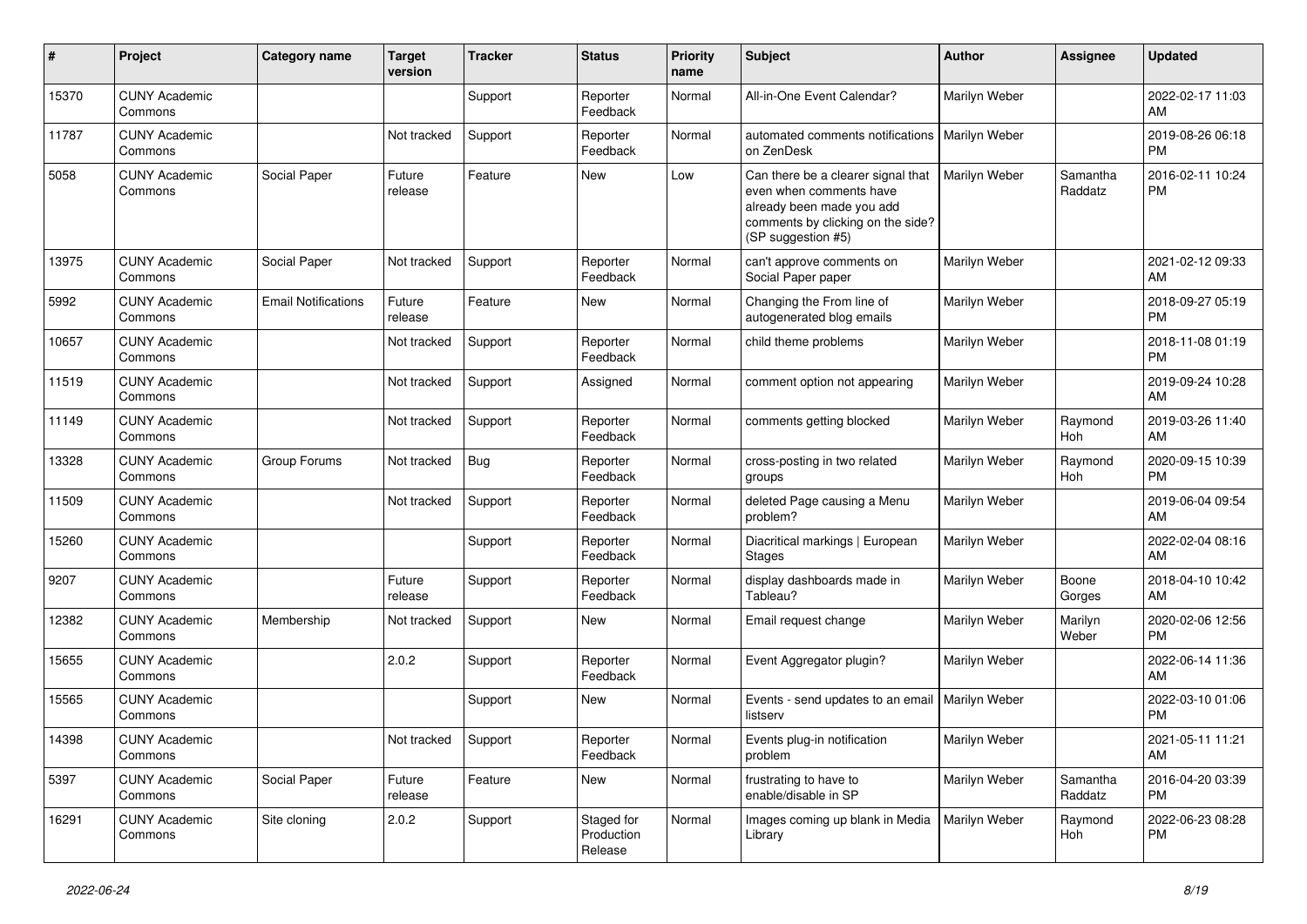| #     | Project                         | <b>Category name</b>       | Target<br>version | <b>Tracker</b> | <b>Status</b>        | <b>Priority</b><br>name | <b>Subject</b>                                                                                | <b>Author</b> | Assignee            | <b>Updated</b>                |
|-------|---------------------------------|----------------------------|-------------------|----------------|----------------------|-------------------------|-----------------------------------------------------------------------------------------------|---------------|---------------------|-------------------------------|
| 5050  | <b>CUNY Academic</b><br>Commons | Social Paper               | Future<br>release | Feature        | <b>New</b>           | Low                     | Making comments visible in SP<br>editing mode (SP suggestion #1)                              | Marilyn Weber | Samantha<br>Raddatz | 2019-09-17 11:10<br><b>PM</b> |
| 15169 | <b>CUNY Academic</b><br>Commons |                            | 2.0.2             | Support        | Reporter<br>Feedback | Normal                  | new Prelude website zipfiles for<br>custom theme and other files.                             | Marilyn Weber |                     | 2022-06-14 11:36<br>AM        |
| 15045 | <b>CUNY Academic</b><br>Commons |                            |                   | Support        | New                  | Normal                  | no result for KCeL in the search<br>box on the commons                                        | Marilyn Weber |                     | 2021-12-10 11:29<br>AM        |
| 14074 | <b>CUNY Academic</b><br>Commons | WordPress (misc)           | Not tracked       | Support        | Reporter<br>Feedback | Normal                  | page password protection<br>problem                                                           | Marilyn Weber |                     | 2021-03-02 11:03<br>AM        |
| 8607  | <b>CUNY Academic</b><br>Commons |                            | Not tracked       | Support        | New                  | Normal                  | Paypal?                                                                                       | Marilyn Weber | <b>Matt Gold</b>    | 2018-05-15 01:37<br><b>PM</b> |
| 11971 | <b>CUNY Academic</b><br>Commons | <b>Email Notifications</b> | Future<br>release | Bug            | Reporter<br>Feedback | Low                     | Pictures obscured in emailed post<br>notifications                                            | Marilyn Weber | Raymond<br>Hoh      | 2019-11-21 01:14<br><b>PM</b> |
| 11771 | <b>CUNY Academic</b><br>Commons |                            | Not tracked       | Support        | Reporter<br>Feedback | Normal                  | post displays in sections                                                                     | Marilyn Weber |                     | 2019-08-20 10:34<br>AM        |
| 13912 | <b>CUNY Academic</b><br>Commons |                            | Not tracked       | Feature        | Hold                 | Low                     | posting "missed schedule"                                                                     | Marilyn Weber |                     | 2021-02-23 10:46<br>AM        |
| 14900 | <b>CUNY Academic</b><br>Commons |                            | Not tracked       | Support        | Reporter<br>Feedback | Normal                  | previous theme?                                                                               | Marilyn Weber |                     | 2021-10-25 10:31<br>AM        |
| 13286 | <b>CUNY Academic</b><br>Commons |                            | Not tracked       | Support        | New                  | Normal                  | problem connecting with<br>WordPress app                                                      | Marilyn Weber | Raymond<br>Hoh      | 2020-09-08 11:16<br>AM        |
| 15685 | <b>CUNY Academic</b><br>Commons |                            |                   | Support        | <b>New</b>           | High                    | problem with chrome?                                                                          | Marilyn Weber |                     | 2022-04-25 03:40<br><b>PM</b> |
| 16110 | <b>CUNY Academic</b><br>Commons |                            |                   | Support        | Reporter<br>Feedback | Normal                  | remove Creative Commons<br>license from pages?                                                | Marilyn Weber | Raymond<br>Hoh      | 2022-05-17 06:11<br><b>PM</b> |
| 5282  | <b>CUNY Academic</b><br>Commons | Social Paper               | Future<br>release | Bug            | New                  | Normal                  | Replying via email directs to<br>paper but not individual comment.                            | Marilyn Weber | Raymond<br>Hoh      | 2016-03-02 01:48<br><b>PM</b> |
| 16099 | <b>CUNY Academic</b><br>Commons |                            |                   | Support        | Reporter<br>Feedback | Normal                  | request for Newsletter Glue                                                                   | Marilyn Weber |                     | 2022-05-13 12:14<br><b>PM</b> |
| 5053  | <b>CUNY Academic</b><br>Commons | Social Paper               | Future<br>release | Feature        | New                  | Low                     | Scrollable menu to add readers<br>(SP suggestion #4)                                          | Marilyn Weber | Samantha<br>Raddatz | 2016-04-21 05:21<br><b>PM</b> |
| 5052  | <b>CUNY Academic</b><br>Commons | Social Paper               | Future<br>release | Feature        | <b>New</b>           | Low                     | Sentence by sentence or line by<br>line comments (SP suggestion #3)                           | Marilyn Weber | Boone<br>Gorges     | 2016-02-11 10:24<br><b>PM</b> |
| 12360 | <b>CUNY Academic</b><br>Commons | <b>WordPress Themes</b>    | Not tracked       | Bug            | Reporter<br>Feedback | Normal                  | site just says "DANTE We are<br>currently in maintenance mode,<br>please check back shortly." | Marilyn Weber |                     | 2020-02-04 12:13<br><b>PM</b> |
| 15816 | <b>CUNY Academic</b><br>Commons |                            | Not tracked       | Support        | New                  | Normal                  | slow loading at SPS                                                                           | Marilyn Weber |                     | 2022-04-05 01:26<br><b>PM</b> |
| 5205  | <b>CUNY Academic</b><br>Commons | Social Paper               | Future<br>release | Feature        | New                  | Normal                  | Social Paper folders                                                                          | Marilyn Weber |                     | 2016-02-11 10:24<br>PM        |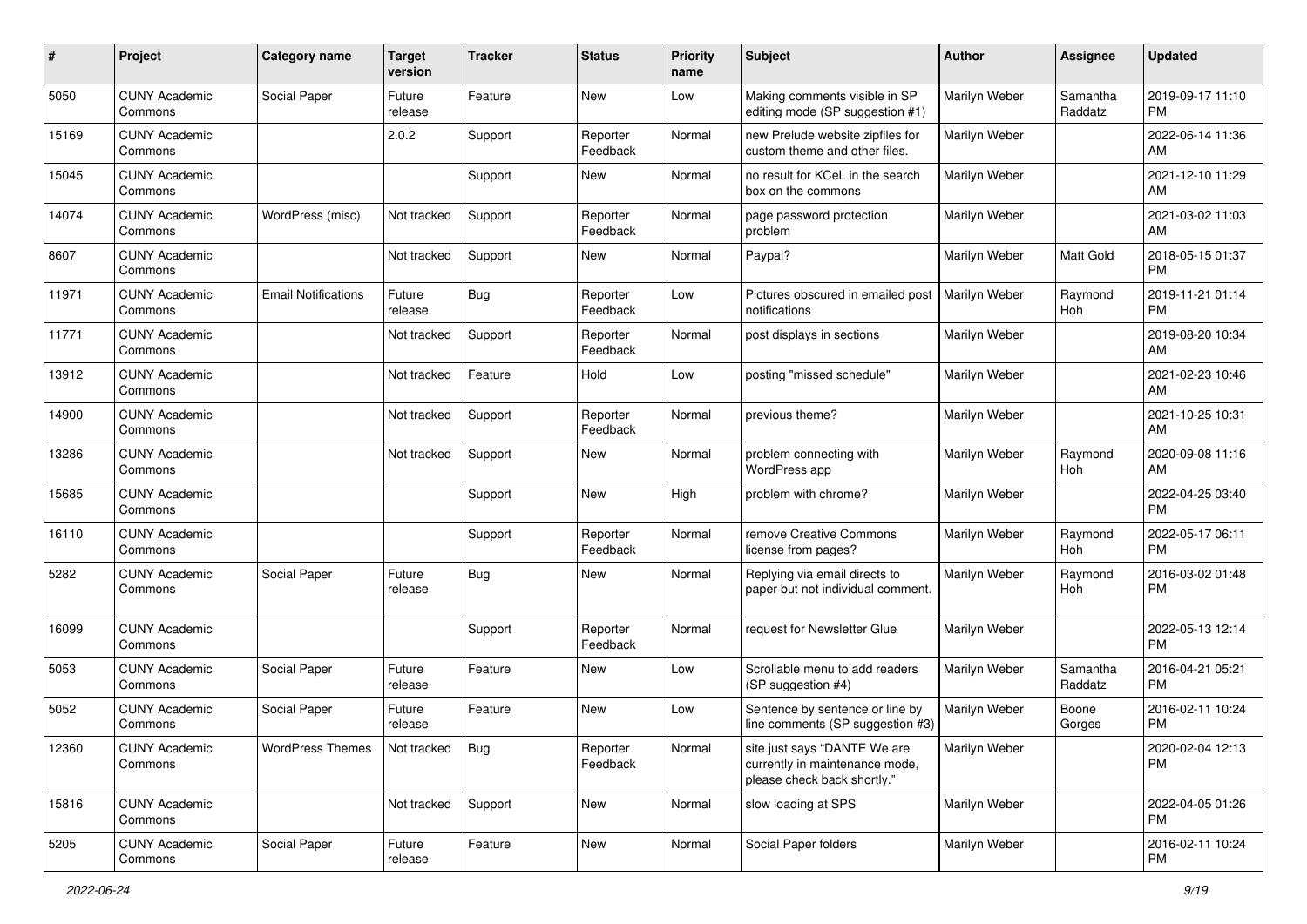| #     | Project                         | <b>Category name</b>      | Target<br>version | <b>Tracker</b> | <b>Status</b>        | <b>Priority</b><br>name | <b>Subject</b>                                                        | <b>Author</b>      | <b>Assignee</b>       | <b>Updated</b>                |
|-------|---------------------------------|---------------------------|-------------------|----------------|----------------------|-------------------------|-----------------------------------------------------------------------|--------------------|-----------------------|-------------------------------|
| 14911 | <b>CUNY Academic</b><br>Commons | <b>WordPress Themes</b>   | Not tracked       | Support        | <b>New</b>           | Normal                  | Twentytwentyone theme                                                 | Marilyn Weber      |                       | 2021-10-28 10:37<br>AM        |
| 12350 | <b>CUNY Academic</b><br>Commons | <b>Blogs (BuddyPress)</b> | Not tracked       | Support        | Reporter<br>Feedback | Normal                  | URL creation problem                                                  | Marilyn Weber      |                       | 2020-02-03 11:27<br>AM        |
| 14784 | <b>CUNY Academic</b><br>Commons |                           |                   | Support        | Reporter<br>Feedback | Normal                  | User report of logo problem when<br>using Customizer theme            | Marilyn Weber      |                       | 2021-09-17 10:25<br>AM        |
| 10273 | <b>CUNY Academic</b><br>Commons | Registration              | Not tracked       | Support        | Reporter<br>Feedback | Normal                  | users combining CF and campus<br>address                              | Marilyn Weber      |                       | 2019-09-18 10:58<br>AM        |
| 2573  | <b>NYCDH Community</b><br>Site  |                           |                   | Feature        | Reporter<br>Feedback | Normal                  | Add dh nyc twitter list feed to site                                  | <b>Mark Newton</b> | Matt Gold             | 2013-05-16 11:42<br><b>PM</b> |
| 2571  | <b>NYCDH Community</b><br>Site  |                           |                   | Feature        | Assigned             | Normal                  | Add Google custom search box to   Mark Newton<br>homepage             |                    | Raymond<br>Hoh        | 2013-05-18 07:49<br><b>PM</b> |
| 2574  | <b>NYCDH Community</b><br>Site  |                           |                   | Feature        | Assigned             | Normal                  | Add Way to Upload Files to<br>Groups                                  | <b>Mark Newton</b> | Raymond<br>Hoh        | 2013-05-18 07:46<br><b>PM</b> |
| 2577  | <b>NYCDH Community</b><br>Site  |                           |                   | Feature        | Assigned             | Low                     | Investigate Potential to Add Links<br>to the Forum                    | <b>Mark Newton</b> | Alex Gil              | 2013-05-16 09:40<br><b>PM</b> |
| 2576  | <b>NYCDH Community</b><br>Site  |                           |                   | Bug            | Hold                 | Low                     | Test Next Button in Javascript<br><b>Tutorial Under Activities</b>    | Mark Newton        | Alex Gil              | 2013-05-18 02:55<br><b>PM</b> |
| 10769 | <b>CUNY Academic</b><br>Commons | <b>WordPress Themes</b>   | Not tracked       | <b>Bug</b>     | Reporter<br>Feedback | Normal                  | 2011 Theme Sidebar                                                    | Mark Webb          |                       | 2018-12-04 04:09<br><b>PM</b> |
| 11120 | <b>CUNY Academic</b><br>Commons | <b>WordPress Plugins</b>  | Not tracked       | Bug            | Reporter<br>Feedback | Normal                  | Events Manager Events Not<br>Showing Up                               | Mark Webb          |                       | 2019-02-27 04:10<br><b>PM</b> |
| 10678 | <b>CUNY Academic</b><br>Commons |                           | Not tracked       | <b>Bug</b>     | Reporter<br>Feedback | High                    | Newsletter Plugin Not Sending<br><b>Out Newsletters</b>               | Mark Webb          | Boone<br>Gorges       | 2019-09-16 09:38<br><b>PM</b> |
| 10262 | <b>CUNY Academic</b><br>Commons |                           | Not tracked       | <b>Bug</b>     | Reporter<br>Feedback | Normal                  | Newsletter Plugin: Broken Image<br>at Bottom of All Newsletters       | Mark Webb          | Raymond<br><b>Hoh</b> | 2018-08-30 05:17<br><b>PM</b> |
| 6671  | <b>CUNY Academic</b><br>Commons | Reply By Email            | Not tracked       | Bug            | Assigned             | Normal                  | "Post too often" RBE error<br>message                                 | Matt Gold          | Raymond<br>Hoh        | 2016-11-11 09:55<br>AM        |
| 3220  | <b>CUNY Academic</b><br>Commons | <b>Public Portfolio</b>   | Future<br>release | Feature        | Assigned             | Normal                  | Add indent/outdent option to<br>Formatting Buttons on Profile<br>Page | Matt Gold          | Boone<br>Gorges       | 2014-05-21 10:39<br><b>PM</b> |
| 2223  | <b>CUNY Academic</b><br>Commons | <b>WordPress Plugins</b>  | Future<br>release | Feature        | Assigned             | Low                     | Add Participad to the CUNY<br><b>Academic Commons</b>                 | <b>Matt Gold</b>   | Boone<br>Gorges       | 2014-09-17 10:03<br><b>PM</b> |
| 554   | <b>CUNY Academic</b><br>Commons | BuddyPress (misc)         | Future<br>release | Feature        | Assigned             | Normal                  | Add Trackback notifications to<br>site-wide activity feed             | Matt Gold          | Boone<br>Gorges       | 2015-11-09 06:19<br><b>PM</b> |
| 5016  | <b>CUNY Academic</b><br>Commons | Events                    | Future<br>release | Feature        | Assigned             | Low                     | Allow comments to be posted on<br>events                              | Matt Gold          | Raymond<br>Hoh        | 2019-03-01 02:23<br><b>PM</b> |
| 3354  | <b>CUNY Academic</b><br>Commons | <b>Group Files</b>        | Future<br>release | Feature        | Assigned             | Low                     | Allow Group Download of Multiple<br><b>Selected Files</b>             | Matt Gold          | Chris Stein           | 2014-08-01 08:50<br>AM        |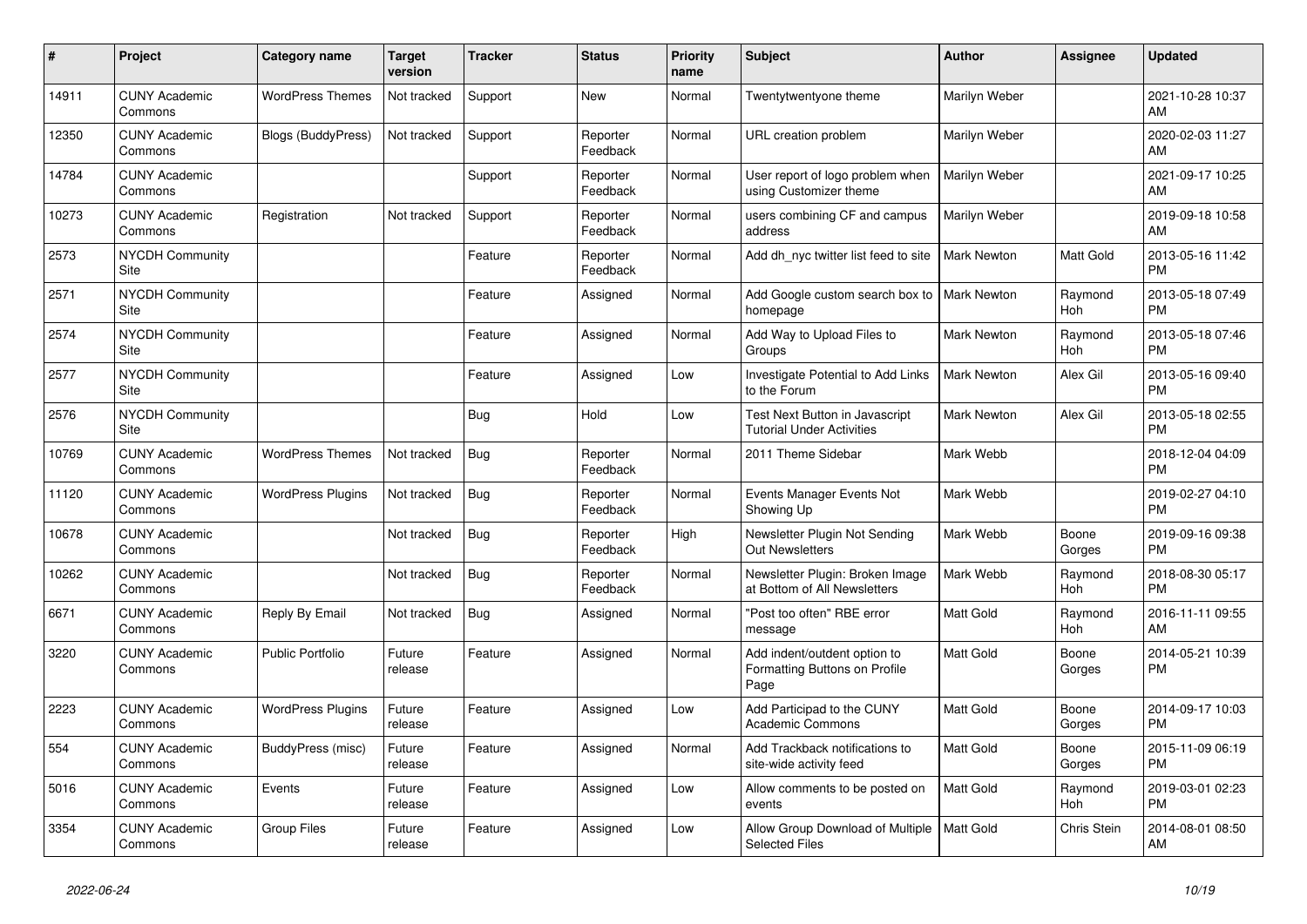| #     | Project                         | <b>Category name</b>     | Target<br>version | <b>Tracker</b> | <b>Status</b> | <b>Priority</b><br>name | <b>Subject</b>                                                                            | <b>Author</b>    | <b>Assignee</b>     | <b>Updated</b>                |
|-------|---------------------------------|--------------------------|-------------------|----------------|---------------|-------------------------|-------------------------------------------------------------------------------------------|------------------|---------------------|-------------------------------|
| 3308  | <b>CUNY Academic</b><br>Commons | Group Invitations        | Future<br>release | Feature        | Assigned      | Normal                  | Allow members to rescind group<br>invitations                                             | <b>Matt Gold</b> | Boone<br>Gorges     | 2015-04-01 08:53<br><b>PM</b> |
| 2523  | <b>CUNY Academic</b><br>Commons | <b>BuddyPress Docs</b>   | Future<br>release | Feature        | Assigned      | Normal                  | Allow Users to Upload Images to<br><b>BP</b> Docs                                         | <b>Matt Gold</b> | Boone<br>Gorges     | 2015-11-09 06:14<br><b>PM</b> |
| 635   | <b>CUNY Academic</b><br>Commons | BuddyPress (misc)        | Future<br>release | Feature        | Assigned      | Normal                  | Big Blue Button -<br>Videoconferencing in Groups and<br><b>Blogs</b>                      | Matt Gold        | Boone<br>Gorges     | 2011-03-14 03:24<br><b>PM</b> |
| 3042  | <b>CUNY Academic</b><br>Commons | <b>Public Portfolio</b>  | Future<br>release | Feature        | Assigned      | Normal                  | Browsing member interests                                                                 | <b>Matt Gold</b> | Boone<br>Gorges     | 2015-03-21 09:04<br><b>PM</b> |
| 364   | <b>CUNY Academic</b><br>Commons | <b>WordPress Plugins</b> | Future<br>release | Feature        | <b>New</b>    | Normal                  | <b>Bulletin Board</b>                                                                     | Matt Gold        |                     | 2015-01-05 08:50<br><b>PM</b> |
| 4980  | <b>CUNY Academic</b><br>Commons | Home Page                | Future<br>release | Feature        | Assigned      | Normal                  | CAC Featured Content -- Adding<br>Randomization                                           | <b>Matt Gold</b> | Boone<br>Gorges     | 2016-12-12 03:01<br><b>PM</b> |
| 4404  | <b>CUNY Academic</b><br>Commons | <b>Public Portfolio</b>  | Future<br>release | Design/UX      | Assigned      | Normal                  | Change color of permissions info<br>on portfolio editing interface                        | <b>Matt Gold</b> | Samantha<br>Raddatz | 2015-08-11 05:28<br><b>PM</b> |
| 940   | <b>CUNY Academic</b><br>Commons | Redmine                  | Future<br>release | Feature        | Assigned      | Low                     | Communication with users after<br>releases                                                | Matt Gold        | Dominic<br>Giglio   | 2012-09-09 04:36<br><b>PM</b> |
| 8756  | <b>CUNY Academic</b><br>Commons | Group Blogs              | Future<br>release | Feature        | Hold          | Normal                  | Connect multiple blogs to one<br>group?                                                   | <b>Matt Gold</b> | Boone<br>Gorges     | 2017-09-30 10:42<br>AM        |
| 599   | <b>CUNY Academic</b><br>Commons | BuddyPress (misc)        | Future<br>release | Feature        | Assigned      | Normal                  | Consider adding rating plugins for<br><b>BuddyPress/BBPress</b>                           | <b>Matt Gold</b> | Boone<br>Gorges     | 2011-08-22 06:50<br><b>PM</b> |
| 13949 | <b>CUNY Academic</b><br>Commons |                          | Not tracked       | Bug            | <b>New</b>    | Normal                  | Continued debugging of runaway<br>MySQL connections                                       | <b>Matt Gold</b> | Boone<br>Gorges     | 2021-09-14 10:42<br>AM        |
| 4238  | <b>CUNY Academic</b><br>Commons | Events                   | Future<br>release | Feature        | Assigned      | Normal                  | Copy Events to Other Groups?                                                              | <b>Matt Gold</b> | Boone<br>Gorges     | 2015-07-02 10:08<br>AM        |
| 8837  | <b>CUNY Academic</b><br>Commons |                          | Not tracked       | Feature        | Assigned      | Normal                  | Create a form to request info from<br>people requesting premium<br>themes and plugins     | Matt Gold        | Marilyn<br>Weber    | 2017-11-14 03:35<br><b>PM</b> |
| 3080  | <b>CUNY Academic</b><br>Commons | <b>Group Files</b>       | Future<br>release | Feature        | Assigned      | Low                     | Create a system to keep track of<br>file changes                                          | <b>Matt Gold</b> | Boone<br>Gorges     | 2014-02-26 10:04<br><b>PM</b> |
| 3657  | <b>CUNY Academic</b><br>Commons | WordPress (misc)         | Not tracked       | Feature        | New           | Normal                  | Create alert for GC email<br>addresses                                                    | Matt Gold        | Matt Gold           | 2016-04-14 11:29<br><b>PM</b> |
| 5955  | <b>CUNY Academic</b><br>Commons | Outreach                 | Future<br>release | Feature        | Assigned      | Normal                  | Create auto-newsletter for<br>commons members                                             | Matt Gold        | Luke Waltzer        | 2016-08-30 10:34<br>AM        |
| 6115  | <b>CUNY Academic</b><br>Commons | Publicity                | Not tracked       | Feature        | Assigned      | Normal                  | create digital signage for GC                                                             | Matt Gold        | scott voth          | 2016-10-11 10:09<br><b>PM</b> |
| 636   | <b>CUNY Academic</b><br>Commons | WordPress (misc)         | Not tracked       | Support        | Assigned      | Normal                  | Create Lynda.com-like Table of<br><b>Contents for Prospective Tutorial</b><br>Screencasts | <b>Matt Gold</b> | scott voth          | 2016-02-23 03:12<br><b>PM</b> |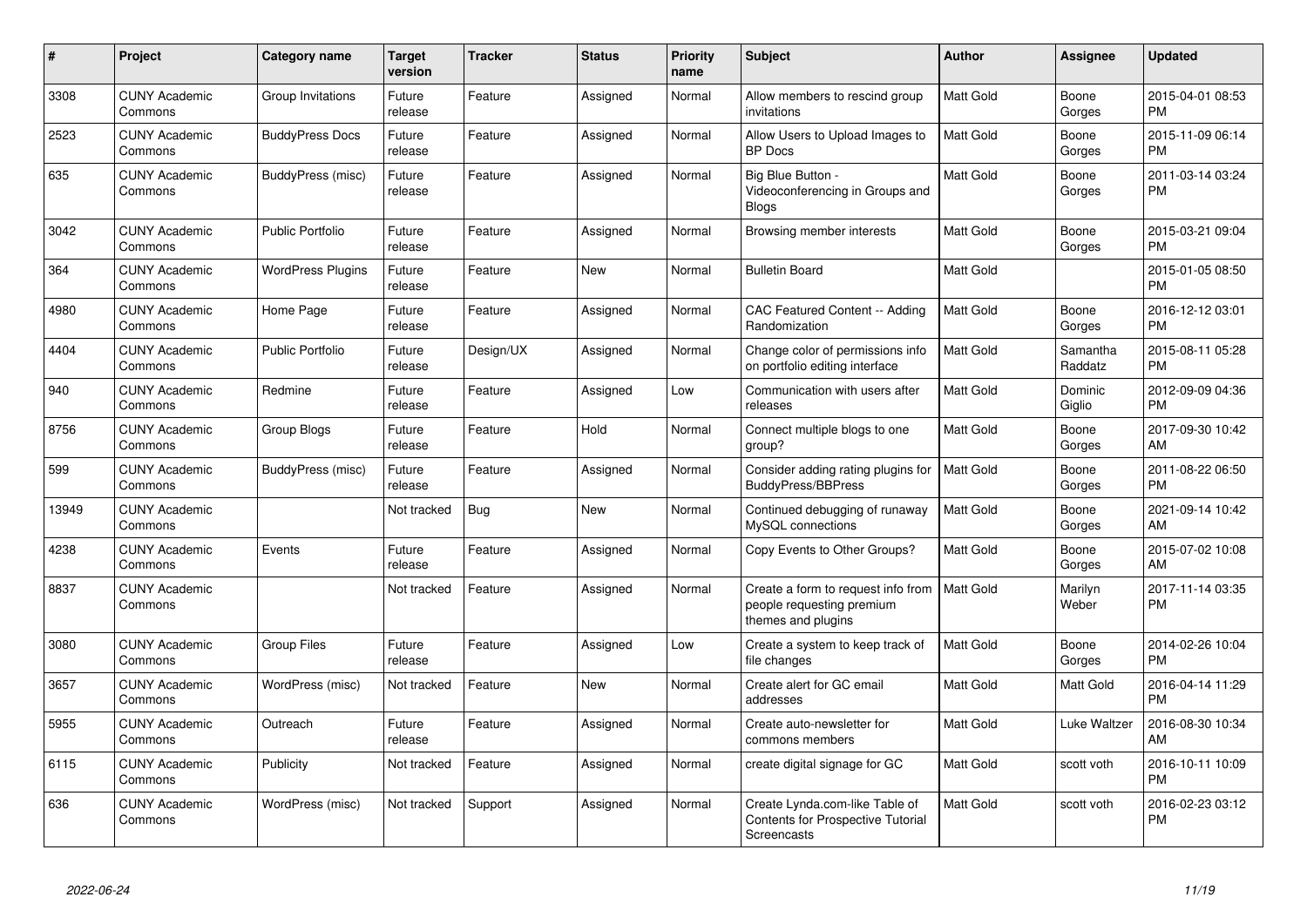| #    | Project                         | <b>Category name</b>       | <b>Target</b><br>version | <b>Tracker</b> | <b>Status</b>        | <b>Priority</b><br>name | Subject                                                                       | Author           | <b>Assignee</b>     | <b>Updated</b>                |
|------|---------------------------------|----------------------------|--------------------------|----------------|----------------------|-------------------------|-------------------------------------------------------------------------------|------------------|---------------------|-------------------------------|
| 365  | <b>CUNY Academic</b><br>Commons | WordPress (misc)           | Future<br>release        | Feature        | Assigned             | Normal                  | <b>Create Mouseover Tooltips</b><br>throughout Site                           | <b>Matt Gold</b> | Chris Stein         | 2015-11-09 06:18<br><b>PM</b> |
| 4053 | <b>CUNY Academic</b><br>Commons | Events                     | Future<br>release        | Feature        | Assigned             | Normal                  | Create new tab for past events                                                | Matt Gold        | Boone<br>Gorges     | 2015-05-12 02:10<br>PM        |
| 8666 | <b>CUNY Academic</b><br>Commons | Teaching                   | Not tracked              | Documentation  | Assigned             | Normal                  | Create Teaching on the<br>Commons Resource Page                               | Matt Gold        | Laurie Hurson       | 2019-09-23 03:16<br><b>PM</b> |
| 287  | <b>CUNY Academic</b><br>Commons | WordPress (misc)           | Future<br>release        | Feature        | Assigned             | Normal                  | Create troubleshooting tool for<br>account sign-up                            | <b>Matt Gold</b> | Boone<br>Gorges     | 2015-11-09 06:17<br><b>PM</b> |
| 333  | <b>CUNY Academic</b><br>Commons | <b>Email Notifications</b> | Future<br>release        | Feature        | Assigned             | Low                     | Delay Forum Notification Email<br>Delivery Until After Editing Period<br>Ends | <b>Matt Gold</b> | Raymond<br>Hoh      | 2015-11-09 06:01<br><b>PM</b> |
| 5691 | <b>CUNY Academic</b><br>Commons | <b>Blogs (BuddyPress)</b>  | Future<br>release        | Bug            | Assigned             | High                    | Differing numbers on Sites display                                            | Matt Gold        | Raymond<br>Hoh      | 2016-06-13 01:37<br><b>PM</b> |
| 497  | <b>CUNY Academic</b><br>Commons | <b>WordPress Plugins</b>   | Future<br>release        | Feature        | Assigned             | Normal                  | Drag and Drop Ordering on<br>Gallery Post Plugin                              | Matt Gold        | <b>Ron Rennick</b>  | 2015-11-09 06:18<br><b>PM</b> |
| 3662 | <b>CUNY Academic</b><br>Commons | <b>SEO</b>                 | Future<br>release        | Feature        | Assigned             | Normal                  | Duplicate Content/SEO/Google<br>issues                                        | Matt Gold        | Raymond<br>Hoh      | 2015-04-13 04:37<br><b>PM</b> |
| 9015 | <b>CUNY Academic</b><br>Commons | Groups (misc)              | Not tracked              | Outreach       | Assigned             | Normal                  | Email group admins the email<br>addresses of their groups                     | <b>Matt Gold</b> | Matt Gold           | 2018-01-02 09:54<br>AM        |
| 5696 | <b>CUNY Academic</b><br>Commons | Events                     | Future<br>release        | Feature        | Assigned             | Normal                  | Events Calendar - display options<br>/ calendar aggregation                   | <b>Matt Gold</b> | Boone<br>Gorges     | 2016-10-13 11:44<br>AM        |
| 6298 | <b>CUNY Academic</b><br>Commons | User Experience            | Not tracked              | Design/UX      | Assigned             | Normal                  | Examine data from survey                                                      | Matt Gold        | Margaret<br>Galvan  | 2016-10-14 12:16<br><b>PM</b> |
| 5581 | <b>CUNY Academic</b><br>Commons | Analytics                  | Future<br>release        | Feature        | Assigned             | Normal                  | Explore alternatives to Google<br>Analytics                                   | <b>Matt Gold</b> | Valerie<br>Townsend | 2020-04-17 03:12<br><b>PM</b> |
| 4235 | <b>CUNY Academic</b><br>Commons |                            | Not tracked              | Design/UX      | Assigned             | Normal                  | Explore user experience around<br>comments on forum topics vs<br>docs         | <b>Matt Gold</b> | Samantha<br>Raddatz | 2015-07-21 10:23<br>AM        |
| 500  | <b>CUNY Academic</b><br>Commons | BuddyPress (misc)          | Future<br>release        | Feature        | Assigned             | Normal                  | <b>Export Group Data</b>                                                      | <b>Matt Gold</b> | Boone<br>Gorges     | 2010-12-19 12:09<br><b>PM</b> |
| 412  | <b>CUNY Academic</b><br>Commons | <b>WordPress Themes</b>    | Future<br>release        | Feature        | Assigned             | Normal                  | <b>Featured Themes</b>                                                        | <b>Matt Gold</b> | Dominic<br>Giglio   | 2015-01-05 08:44<br><b>PM</b> |
| 6426 | <b>CUNY Academic</b><br>Commons | Spam/Spam<br>Prevention    | Future<br>release        | Feature        | Assigned             | Normal                  | Force captcha on all comments?                                                | Matt Gold        | <b>Tahir Butt</b>   | 2016-10-24 02:06<br>PM        |
| 310  | <b>CUNY Academic</b><br>Commons | BuddyPress (misc)          | Future<br>release        | Feature        | Assigned             | Low                     | <b>Friend Request Email</b>                                                   | Matt Gold        | Samantha<br>Raddatz | 2015-11-09 05:08<br>PM        |
| 6014 | <b>CUNY Academic</b><br>Commons | Publicity                  | Future<br>release        | Publicity      | Reporter<br>Feedback | Normal                  | Google search listing                                                         | Matt Gold        | Boone<br>Gorges     | 2016-09-21 03:48<br><b>PM</b> |
| 1544 | <b>CUNY Academic</b><br>Commons | Groups (misc)              | Future<br>release        | Feature        | Reporter<br>Feedback | Normal                  | Group Filtering and Sorting                                                   | Matt Gold        | Chris Stein         | 2019-03-01 02:25<br><b>PM</b> |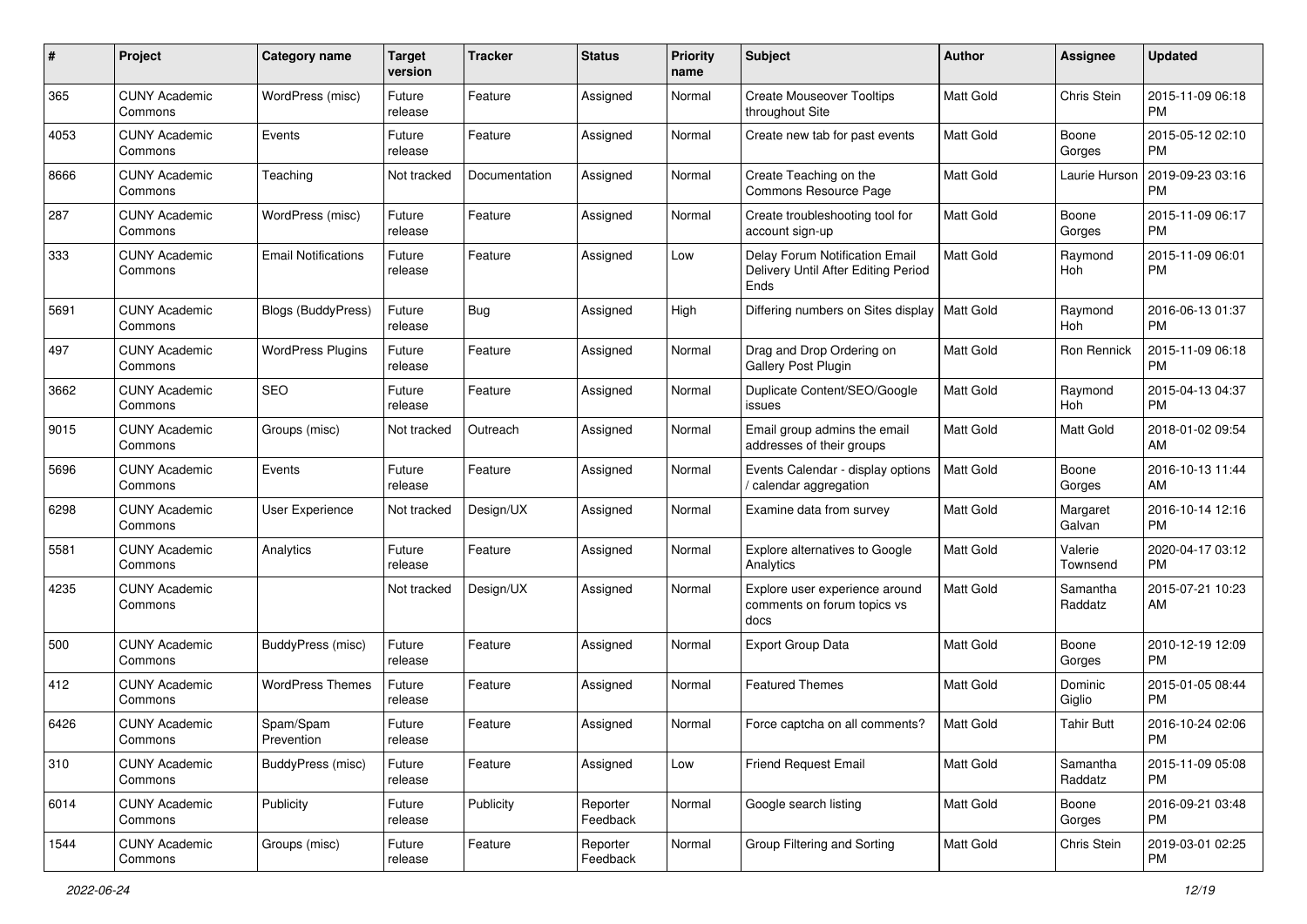| #     | Project                         | <b>Category name</b>     | <b>Target</b><br>version | <b>Tracker</b> | <b>Status</b>        | <b>Priority</b><br>name | Subject                                                                | Author           | Assignee            | <b>Updated</b>                |
|-------|---------------------------------|--------------------------|--------------------------|----------------|----------------------|-------------------------|------------------------------------------------------------------------|------------------|---------------------|-------------------------------|
| 370   | <b>CUNY Academic</b><br>Commons | Registration             | Future<br>release        | Feature        | Assigned             | High                    | <b>Guest Accounts</b>                                                  | <b>Matt Gold</b> | Matt Gold           | 2015-04-09 09:33<br><b>PM</b> |
| 2013  | <b>CUNY Academic</b><br>Commons | <b>Public Portfolio</b>  | Future<br>release        | Feature        | Assigned             | Low                     | Have Profile Privacy Options<br>show up only for filled-in fields      | Matt Gold        | Boone<br>Gorges     | 2015-11-09 06:09<br><b>PM</b> |
| 3770  | <b>CUNY Academic</b><br>Commons | <b>Public Portfolio</b>  | Future<br>release        | Feature        | Assigned             | Normal                  | Improve Layout/Formatting of<br>Positions Area on Public<br>Portfolios | <b>Matt Gold</b> | Chris Stein         | 2015-04-01 09:17<br><b>PM</b> |
| 4903  | <b>CUNY Academic</b><br>Commons | Events                   | Future<br>release        | Design/UX      | Assigned             | Normal                  | Improving visual appearance of<br>event calendars                      | <b>Matt Gold</b> | Boone<br>Gorges     | 2016-10-13 11:51<br>AM        |
| 435   | <b>CUNY Academic</b><br>Commons | BuddyPress (misc)        | Future<br>release        | Feature        | Assigned             | Normal                  | Include Avatar Images in Forum<br><b>Post Notification Emails</b>      | <b>Matt Gold</b> | Boone<br>Gorges     | 2010-12-08 12:40<br><b>PM</b> |
| 3536  | <b>CUNY Academic</b><br>Commons | My Commons               | Future<br>release        | Feature        | Assigned             | Normal                  | Infinite Scroll on My Commons<br>page                                  | <b>Matt Gold</b> | Raymond<br>Hoh      | 2015-04-13 04:42<br><b>PM</b> |
| 9947  | <b>CUNY Academic</b><br>Commons | <b>WordPress Plugins</b> | Future<br>release        | Feature        | Reporter<br>Feedback | Normal                  | Install H5P quiz plugin                                                | <b>Matt Gold</b> | Boone<br>Gorges     | 2018-09-11 11:01<br>AM        |
| 3768  | <b>CUNY Academic</b><br>Commons | <b>Public Portfolio</b>  | Future<br>release        | Feature        | Assigned             | Normal                  | Institutions/Past positions on<br>public portfolios                    | Matt Gold        | Boone<br>Gorges     | 2018-04-23 10:44<br>AM        |
| 1456  | <b>CUNY Academic</b><br>Commons | Group Invitations        | Future<br>release        | Feature        | Reporter<br>Feedback | Low                     | Invite to Group Button from Profile   Matt Gold<br>Field               |                  | Samantha<br>Raddatz | 2015-11-09 05:59<br><b>PM</b> |
| 377   | <b>CUNY Academic</b><br>Commons | BuddyPress (misc)        | Future<br>release        | Feature        | Assigned             | Normal                  | Like buttons                                                           | <b>Matt Gold</b> | Boone<br>Gorges     | 2010-11-16 05:13<br><b>PM</b> |
| 8900  | <b>CUNY Academic</b><br>Commons | Accessibility            | Future<br>release        | Feature        | Assigned             | Normal                  | Look into tools to enforce<br>accessibility in WP environment          | Matt Gold        | Boone<br>Gorges     | 2022-04-26 11:59<br>AM        |
| 7115  | <b>CUNY Academic</b><br>Commons | Groups (misc)            | Future<br>release        | Feature        | Reporter<br>Feedback | Normal                  | make licensing info clear during<br>group creation                     | <b>Matt Gold</b> | Raymond<br>Hoh      | 2020-12-08 11:32<br>AM        |
| 6995  | <b>CUNY Academic</b><br>Commons | Home Page                | Not tracked              | <b>Bug</b>     | Assigned             | Normal                  | member filter on homepage not<br>working                               | <b>Matt Gold</b> | Raymond<br>Hoh      | 2016-12-11 09:46<br><b>PM</b> |
| 3517  | <b>CUNY Academic</b><br>Commons | My Commons               | Future<br>release        | Feature        | Assigned             | Normal                  | Mute/Unmute My Commons<br>updates                                      | <b>Matt Gold</b> | Raymond<br>Hoh      | 2015-11-09 01:19<br><b>PM</b> |
| 3419  | <b>CUNY Academic</b><br>Commons | Group Invitations        | 1.6.14                   | <b>Bug</b>     | Testing<br>Required  | Normal                  | Neatening the display of<br>messages on group requests                 | <b>Matt Gold</b> | Boone<br>Gorges     | 2014-09-01 09:29<br><b>PM</b> |
| 8976  | <b>CUNY Academic</b><br>Commons | Reply By Email           | Not tracked              | Feature        | Assigned             | Normal                  | Package RBE new topics<br>posting?                                     | <b>Matt Gold</b> | Raymond<br>Hoh      | 2017-12-04 02:34<br><b>PM</b> |
| 1562  | <b>CUNY Academic</b><br>Commons | <b>WordPress Plugins</b> | Future<br>release        | Feature        | Assigned             | Low                     | Play with NYT Collaborative<br>Authoring Tool                          | Matt Gold        | Boone<br>Gorges     | 2015-01-05 08:47<br>PM        |
| 3524  | <b>CUNY Academic</b><br>Commons | Documentation            | Not tracked              | Documentation  | Assigned             | Normal                  | Post describing all you can do<br>when starting up a new<br>blog/group | Matt Gold        | scott voth          | 2014-10-04 12:56<br>PM        |
| 10659 | <b>CUNY Academic</b><br>Commons | Group Forums             | Future<br>release        | Feature        | Assigned             | Normal                  | Post to multiple groups via email                                      | Matt Gold        | Raymond<br>Hoh      | 2018-11-15 12:54<br>AM        |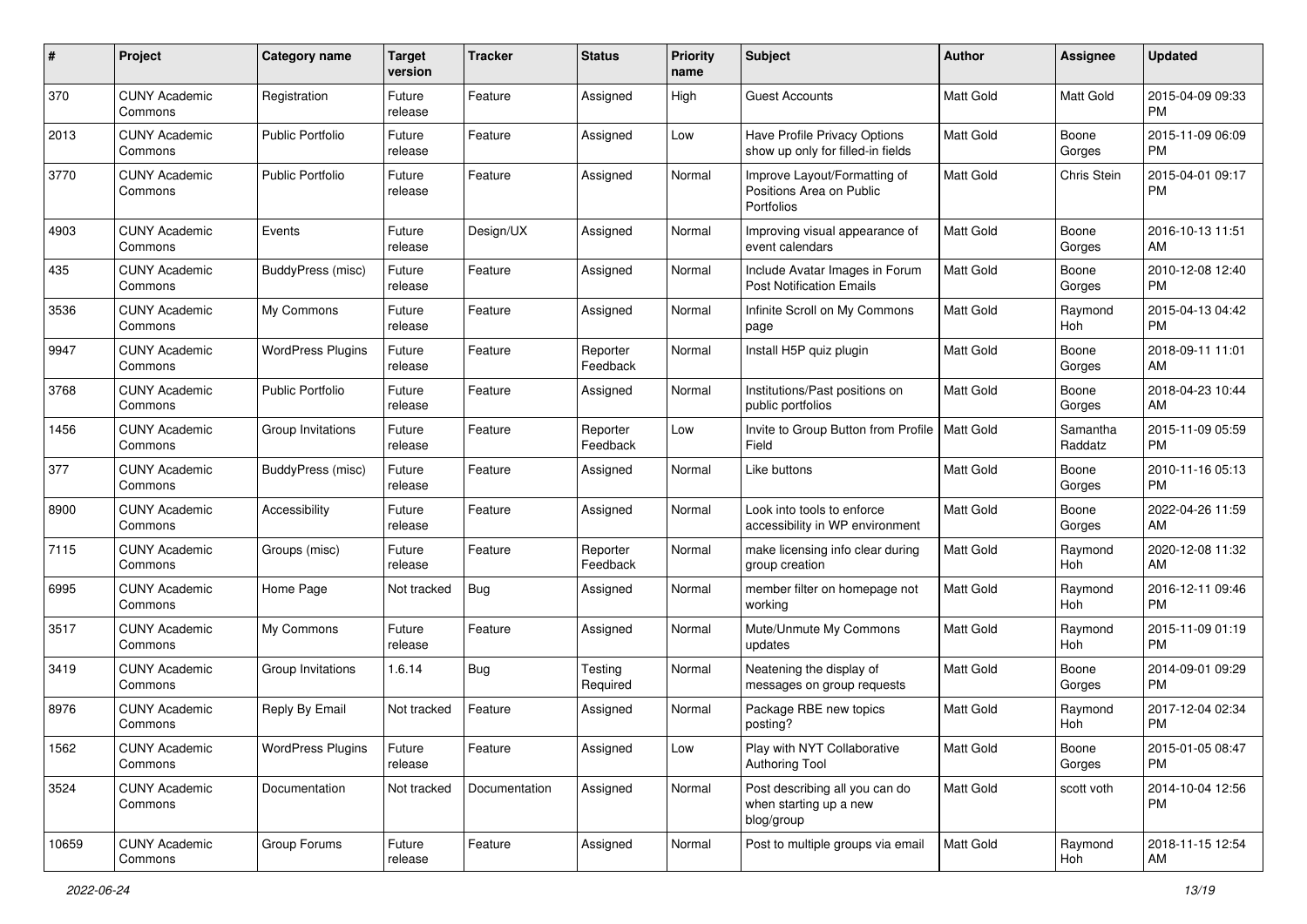| #     | <b>Project</b>                  | Category name              | <b>Target</b><br>version | <b>Tracker</b> | <b>Status</b>        | <b>Priority</b><br>name | <b>Subject</b>                                                   | <b>Author</b>    | <b>Assignee</b>     | <b>Updated</b>                |
|-------|---------------------------------|----------------------------|--------------------------|----------------|----------------------|-------------------------|------------------------------------------------------------------|------------------|---------------------|-------------------------------|
| 4986  | <b>CUNY Academic</b><br>Commons | ZenDesk                    | Not tracked              | Support        | Assigned             | Normal                  | Prepare documentation for<br>Zendesk re web widget               | <b>Matt Gold</b> | Samantha<br>Raddatz | 2016-02-25 03:09<br><b>PM</b> |
| 3090  | <b>CUNY Academic</b><br>Commons | Twitter page               | Future<br>release        | Feature        | Assigned             | Normal                  | Prevent Retweets from showing<br>up on Commons twitter page      | Matt Gold        | <b>Tahir Butt</b>   | 2016-10-24 11:31<br>AM        |
| 5316  | <b>CUNY Academic</b><br>Commons | <b>User Experience</b>     | Future<br>release        | Feature        | Assigned             | Normal                  | Prompt user email address<br>updates                             | Matt Gold        | Stephen Real        | 2016-12-21 03:30<br><b>PM</b> |
| 8991  | <b>CUNY Academic</b><br>Commons | Reply By Email             | Not tracked              | <b>Bug</b>     | Hold                 | Normal                  | RBE duplicate email message<br>issue                             | <b>Matt Gold</b> | Raymond<br>Hoh      | 2018-02-18 08:53<br><b>PM</b> |
| 658   | <b>CUNY Academic</b><br>Commons | <b>WordPress Plugins</b>   | Future<br>release        | Feature        | Assigned             | Normal                  | Rebulid Sitewide Tag Suggestion                                  | <b>Matt Gold</b> | Boone<br>Gorges     | 2015-01-05 08:47<br><b>PM</b> |
| 653   | <b>CUNY Academic</b><br>Commons | <b>Group Blogs</b>         | Future<br>release        | Feature        | Assigned             | Normal                  | Redesign Integration of Groups<br>and Blogs                      | <b>Matt Gold</b> | Samantha<br>Raddatz | 2015-11-09 05:40<br><b>PM</b> |
| 8836  | <b>CUNY Academic</b><br>Commons | Blogs (BuddyPress)         | Future<br>release        | Feature        | Assigned             | Normal                  | Redesign site launch process                                     | <b>Matt Gold</b> | Boone<br>Gorges     | 2019-10-03 02:49<br><b>PM</b> |
| 3369  | <b>CUNY Academic</b><br>Commons | Reply By Email             | Not tracked              | Outreach       | Hold                 | Normal                  | Release reply by email to WP<br>plugin directory                 | <b>Matt Gold</b> | Raymond<br>Hoh      | 2016-03-01 12:46<br><b>PM</b> |
| 1105  | <b>CUNY Academic</b><br>Commons | WordPress (misc)           | Future<br>release        | Feature        | Assigned             | Normal                  | Rephrase Blog Privacy Options                                    | <b>Matt Gold</b> | Samantha<br>Raddatz | 2015-11-09 06:19<br><b>PM</b> |
| 3577  | <b>CUNY Academic</b><br>Commons | My Commons                 | Future<br>release        | Design/UX      | Assigned             | Normal                  | Replies to items in My Commons                                   | Matt Gold        | Raymond<br>Hoh      | 2015-04-09 05:19<br><b>PM</b> |
| 8902  | <b>CUNY Academic</b><br>Commons | Design                     | Not tracked              | Feature        | Assigned             | Normal                  | Report back on research on<br><b>BuddyPress themes</b>           | Matt Gold        | Michael Smith       | 2017-11-10 12:31<br><b>PM</b> |
| 9979  | <b>CUNY Academic</b><br>Commons | <b>Email Notifications</b> | Not tracked              | <b>Bug</b>     | Reporter<br>Feedback | Normal                  | Reports of slow email activation<br>emails                       | <b>Matt Gold</b> | Boone<br>Gorges     | 2018-08-29 09:40<br><b>PM</b> |
| 4070  | <b>CUNY Academic</b><br>Commons | Analytics                  | Not tracked              | Support        | Assigned             | Normal                  | Request for JITP site analytics                                  | <b>Matt Gold</b> | Seth Persons        | 2016-02-23 03:09<br><b>PM</b> |
| 15604 | <b>CUNY Academic</b><br>Commons | <b>Email Notifications</b> | Future<br>release        | Feature        | Assigned             | Normal                  | Restructure Commons Group<br>Digest Email Messages               | <b>Matt Gold</b> | Boone<br>Gorges     | 2022-05-26 10:45<br>AM        |
| 3759  | <b>CUNY Academic</b><br>Commons | WordPress (misc)           | Future<br>release        | Feature        | Assigned             | Normal                  | Review Interface for Adding Users   Matt Gold<br>to Blogs        |                  | Boone<br>Gorges     | 2015-03-24 05:52<br><b>PM</b> |
| 4661  | <b>CUNY Academic</b><br>Commons | <b>User Experience</b>     | Future<br>release        | <b>Bug</b>     | Assigned             | Normal                  | <b>Simplify Events text</b>                                      | <b>Matt Gold</b> | Samantha<br>Raddatz | 2015-10-02 09:06<br><b>PM</b> |
| 9028  | <b>CUNY Academic</b><br>Commons | Onboarding                 | Future<br>release        | Feature        | Assigned             | Normal                  | suggest groups to new members<br>during the registration process | <b>Matt Gold</b> | Chris Stein         | 2018-10-24 12:34<br><b>PM</b> |
| 8901  | <b>CUNY Academic</b><br>Commons | Accessibility              | Future<br>release        | Feature        | Assigned             | Normal                  | Theme analysis for accessibility                                 | <b>Matt Gold</b> | Boone<br>Gorges     | 2022-04-26 11:59<br>AM        |
| 4027  | <b>CUNY Academic</b><br>Commons | Commons In A Box           | Not tracked              | Design/UX      | Assigned             | Normal                  | Usability review of CBOX update<br>procedures                    | <b>Matt Gold</b> | Samantha<br>Raddatz | 2015-05-11 06:36<br>PM        |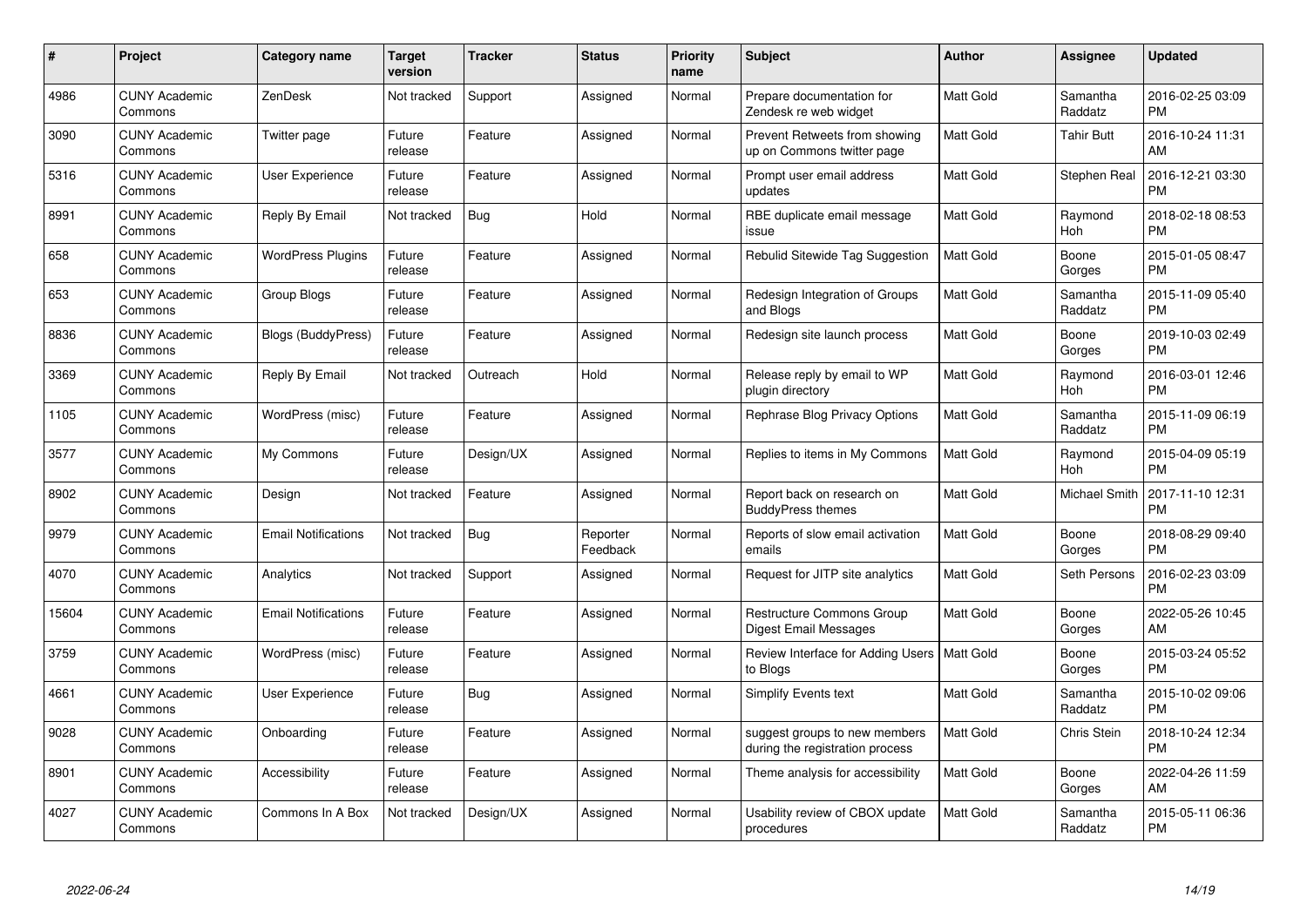| #     | <b>Project</b>                        | <b>Category name</b>    | Target<br>version | Tracker    | <b>Status</b>        | <b>Priority</b><br>name | <b>Subject</b>                                                                                                                               | <b>Author</b>          | <b>Assignee</b>     | <b>Updated</b>                |
|-------|---------------------------------------|-------------------------|-------------------|------------|----------------------|-------------------------|----------------------------------------------------------------------------------------------------------------------------------------------|------------------------|---------------------|-------------------------------|
| 8898  | <b>CUNY Academic</b><br>Commons       | Social Paper            | Not tracked       | Feature    | Assigned             | Normal                  | Usage data on docs and social<br>paper                                                                                                       | <b>Matt Gold</b>       | <b>Matt Gold</b>    | 2017-11-16 11:32<br>AM        |
| 10040 | <b>CUNY Academic</b><br>Commons       | WordPress (misc)        | Not tracked       | <b>Bug</b> | Reporter<br>Feedback | Normal                  | User doesn't see full list of themes   Matt Gold                                                                                             |                        | Boone<br>Gorges     | 2018-07-25 10:12<br>AM        |
| 1192  | <b>CUNY Academic</b><br>Commons       | <b>Group Files</b>      | Future<br>release | Feature    | Assigned             | Low                     | When posting group files, allow<br>users to add a category without<br>saving                                                                 | Matt Gold              | Raymond<br>Hoh      | 2015-11-09 05:53<br><b>PM</b> |
| 9941  | <b>CUNY Academic</b><br>Commons       | Wiki                    | Not tracked       | Support    | Assigned             | Normal                  | Wiki functionality                                                                                                                           | Matt Gold              | Boone<br>Gorges     | 2018-06-26 10:57<br>AM        |
| 2618  | <b>NYCDH Community</b><br>Site        |                         |                   | <b>Bug</b> | Assigned             | Low                     | Mark blogs as spam when created   Matt Gold<br>by users marked as spam                                                                       |                        | Boone<br>Gorges     | 2013-06-09 11:38<br><b>PM</b> |
| 8992  | <b>NYCDH Community</b><br><b>Site</b> |                         |                   | Bug        | Assigned             | Normal                  | Multiple RBE error reports                                                                                                                   | Matt Gold              | Raymond<br>Hoh      | 2017-12-11 05:43<br><b>PM</b> |
| 481   | <b>CUNY Academic</b><br>Commons       | Groups (misc)           | Future<br>release | Feature    | Assigned             | Normal                  | ability to archive inactive groups<br>and blogs                                                                                              | Michael Mandiberg      | Samantha<br>Raddatz | 2015-11-09 05:56<br><b>PM</b> |
| 9908  | <b>CUNY Academic</b><br>Commons       |                         | Not tracked       | Feature    | New                  | Normal                  | Is it possible to send email<br>updates to users (or an email<br>address not on the list) for only a<br>single page AFTER being<br>prompted? | <b>Michael Shields</b> | scott voth          | 2018-06-11 01:34<br><b>PM</b> |
| 2167  | <b>CUNY Academic</b><br>Commons       | WordPress (misc)        | Future<br>release | <b>Bug</b> | Assigned             | Normal                  | <b>CAC-Livestream Plugin Issues</b>                                                                                                          | Michael Smith          | Dominic<br>Giglio   | 2015-01-02 03:06<br><b>PM</b> |
| 3458  | <b>CUNY Academic</b><br>Commons       | Groups (misc)           | Future<br>release | Feature    | Assigned             | Normal                  | Filter Members of Group by<br>Campus                                                                                                         | Michael Smith          | Samantha<br>Raddatz | 2014-09-26 08:32<br><b>PM</b> |
| 3509  | <b>CUNY Academic</b><br>Commons       | Publicity               | 1.7               | Publicity  | New                  | Normal                  | Create 1.7 digital signage imagery                                                                                                           | Micki Kaufman          | Marilyn<br>Weber    | 2014-10-01 12:40<br><b>PM</b> |
| 2753  | <b>CUNY Academic</b><br>Commons       | <b>Public Portfolio</b> | Future<br>release | Feature    | <b>New</b>           | Normal                  | Create actual actual tagification in<br>academic interests and other<br>fields                                                               | Micki Kaufman          | Boone<br>Gorges     | 2015-01-05 08:52<br><b>PM</b> |
| 2754  | <b>CUNY Academic</b><br>Commons       | Design                  | Future<br>release | Feature    | Assigned             | Normal                  | Determine strategy for CAC logo<br>handling in top header                                                                                    | Micki Kaufman          | Chris Stein         | 2015-01-05 08:53<br><b>PM</b> |
| 3510  | <b>CUNY Academic</b><br>Commons       | Publicity               | 1.7               | Publicity  | Assigned             | Normal                  | Post on the News Blog re: 'My<br>Commons'                                                                                                    | Micki Kaufman          | Sarah<br>Morgano    | 2014-10-15 11:18<br>AM        |
| 3506  | <b>CUNY Academic</b><br>Commons       | Publicity               | 1.7               | Publicity  | <b>New</b>           | Normal                  | Prepare 1.7 email messaging                                                                                                                  | Micki Kaufman          | Micki<br>Kaufman    | 2014-10-01 12:36<br><b>PM</b> |
| 3511  | <b>CUNY Academic</b><br>Commons       | Publicity               | 1.7               | Publicity  | Assigned             | Normal                  | Social media for 1.7                                                                                                                         | Micki Kaufman          | Sarah<br>Morgano    | 2014-10-14 03:32<br><b>PM</b> |
| 3475  | <b>CUNY Academic</b><br>Commons       | Events                  | Future<br>release | Feature    | Assigned             | Normal                  | Request to add plugin to<br>streamline room<br>booking/appointment booking                                                                   | Naomi Barrettara       | Boone<br>Gorges     | 2014-12-01 05:14<br><b>PM</b> |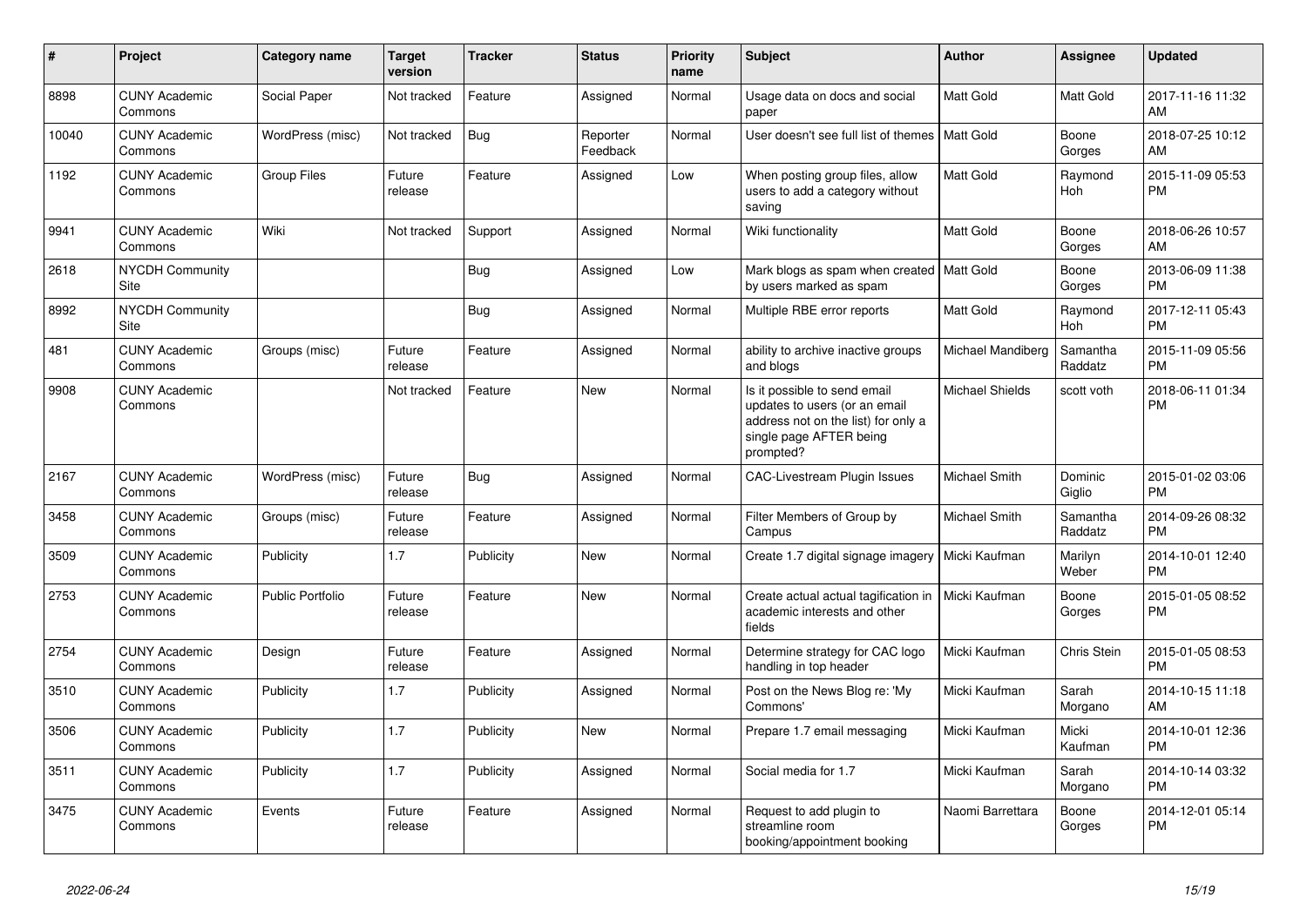| #     | Project                         | <b>Category name</b>     | <b>Target</b><br>version | <b>Tracker</b> | <b>Status</b>                       | <b>Priority</b><br>name | Subject                                                                                         | Author                  | <b>Assignee</b>     | <b>Updated</b>                |
|-------|---------------------------------|--------------------------|--------------------------|----------------|-------------------------------------|-------------------------|-------------------------------------------------------------------------------------------------|-------------------------|---------------------|-------------------------------|
| 9346  | <b>CUNY Academic</b><br>Commons | WordPress (misc)         | Not tracked              | Bug            | New                                 | Normal                  | Clone cetls.bmcc.cuny.edu for<br>development                                                    | Owen Roberts            | Raymond<br>Hoh      | 2018-03-06 05:35<br><b>PM</b> |
| 6665  | <b>CUNY Academic</b><br>Commons |                          | Not tracked              | Publicity      | New                                 | Normal                  | Dead Link in 1.10 announcement<br>post                                                          | Paige Dupont            | Stephen Real        | 2016-12-01 03:11<br><b>PM</b> |
| 11449 | <b>CUNY Academic</b><br>Commons | WordPress - Media        | Not tracked              | Support        | Reporter<br>Feedback                | Normal                  | Cloning Media Library for JITP<br>from Staging to Production Site                               | Patrick DeDauw          | Boone<br>Gorges     | 2019-05-13 12:00<br><b>PM</b> |
| 14483 | <b>CUNY Academic</b><br>Commons | WordPress - Media        | Not tracked              | <b>Bug</b>     | Reporter<br>Feedback                | Normal                  | Wordpress PDF Embed Stopped<br>Working after JITP Media Clone                                   | <b>Patrick DeDauw</b>   | Boone<br>Gorges     | 2021-05-20 01:51<br><b>PM</b> |
| 8675  | <b>CUNY Academic</b><br>Commons | <b>User Onboarding</b>   | Future<br>release        | Bug            | Reporter<br>Feedback                | Low                     | Add new User search screen calls<br>for the input of email address but<br>doesn't work with one | Paul Hebert             | Boone<br>Gorges     | 2017-10-11 11:17<br>AM        |
| 5182  | <b>CUNY Academic</b><br>Commons | Social Paper             | Future<br>release        | Design/UX      | New                                 | Normal                  | "Publishing" a private paper on<br>social paper?                                                | Raffi<br>Khatchadourian | Boone<br>Gorges     | 2016-10-13 04:12<br>PM        |
| 16290 | <b>CUNY Academic</b><br>Commons |                          |                          | Feature        | Reporter<br>Feedback                | Normal                  | Add Table Of Contents Block<br>plug-in                                                          | Raffi<br>Khatchadourian |                     | 2022-06-24 10:26<br>AM        |
| 16294 | <b>CUNY Academic</b><br>Commons |                          |                          | <b>Bug</b>     | New                                 | Urgent                  | CAC is down                                                                                     | Raffi<br>Khatchadourian |                     | 2022-06-24 02:36<br><b>PM</b> |
| 15516 | <b>CUNY Academic</b><br>Commons | <b>WordPress Plugins</b> |                          | <b>Bug</b>     | Reporter<br>Feedback                | Normal                  | Can't publish or save draft of post<br>on wordpress.com                                         | Raffi<br>Khatchadourian | Raymond<br>Hoh      | 2022-03-02 05:52<br><b>PM</b> |
| 5183  | <b>CUNY Academic</b><br>Commons | Social Paper             | Future<br>release        | Design/UX      | <b>New</b>                          | Normal                  | Creating a new paper when<br>viewing an existing paper                                          | Raffi<br>Khatchadourian | Samantha<br>Raddatz | 2016-02-02 12:09<br><b>PM</b> |
| 8498  | <b>CUNY Academic</b><br>Commons | <b>WordPress Plugins</b> | Future<br>release        | Feature        | New                                 | Low                     | <b>Gravity Forms Email Users</b>                                                                | Raffi<br>Khatchadourian | Matt Gold           | 2017-10-13 12:58<br><b>PM</b> |
| 14792 | <b>CUNY Academic</b><br>Commons |                          |                          | Bug            | New                                 | Normal                  | Inconsistent email notifications<br>from gravity forms                                          | Raffi<br>Khatchadourian |                     | 2021-10-04 01:50<br><b>PM</b> |
| 9420  | <b>CUNY Academic</b><br>Commons | cuny.is                  | Not tracked              | Feature        | New                                 | Normal                  | Request for http://cuny.is/streams                                                              | Raffi<br>Khatchadourian | Marilyn<br>Weber    | 2018-04-02 10:08<br>AM        |
| 11077 | <b>CUNY Academic</b><br>Commons | Events                   | Not tracked              | Feature        | Reporter<br>Feedback                | Normal                  | Show event category description<br>in event list view                                           | Raffi<br>Khatchadourian |                     | 2019-02-12 10:38<br><b>PM</b> |
| 15242 | <b>CUNY Academic</b><br>Commons | Performance              | Not tracked              | Bug            | Reporter<br>Feedback                | Normal                  | Slugist site                                                                                    | Raffi<br>Khatchadourian | Boone<br>Gorges     | 2022-02-07 11:14<br>AM        |
| 16296 | <b>CUNY Academic</b><br>Commons | Home Page                | 2.0.2                    | Bug            | Staged for<br>Production<br>Release | Normal                  | "Visit Profile" link on Member<br>Directory page doesn't work<br>properly                       | Raymond Hoh             | Raymond<br>Hoh      | 2022-06-24 07:54<br><b>PM</b> |
| 3939  | <b>CUNY Academic</b><br>Commons | <b>WordPress Plugins</b> | Future<br>release        | Bug            | Hold                                | Normal                  | Activity stream support for<br>Co-Authors Plus plugin                                           | Raymond Hoh             | Raymond<br>Hoh      | 2015-11-09 06:13<br>PM        |
| 11243 | <b>CUNY Academic</b><br>Commons | BuddyPress (misc)        | Future<br>release        | Bug            | New                                 | Normal                  | Audit bp-custom.php                                                                             | Raymond Hoh             | Raymond<br>Hoh      | 2022-04-26 11:59<br>AM        |
| 14496 | <b>CUNY Academic</b><br>Commons | Domain Mapping           | Future<br>release        | <b>Bug</b>     | New                                 | Normal                  | Mapped domain SSO uses<br>third-party cookies                                                   | Raymond Hoh             | Raymond<br>Hoh      | 2021-05-24 04:03<br><b>PM</b> |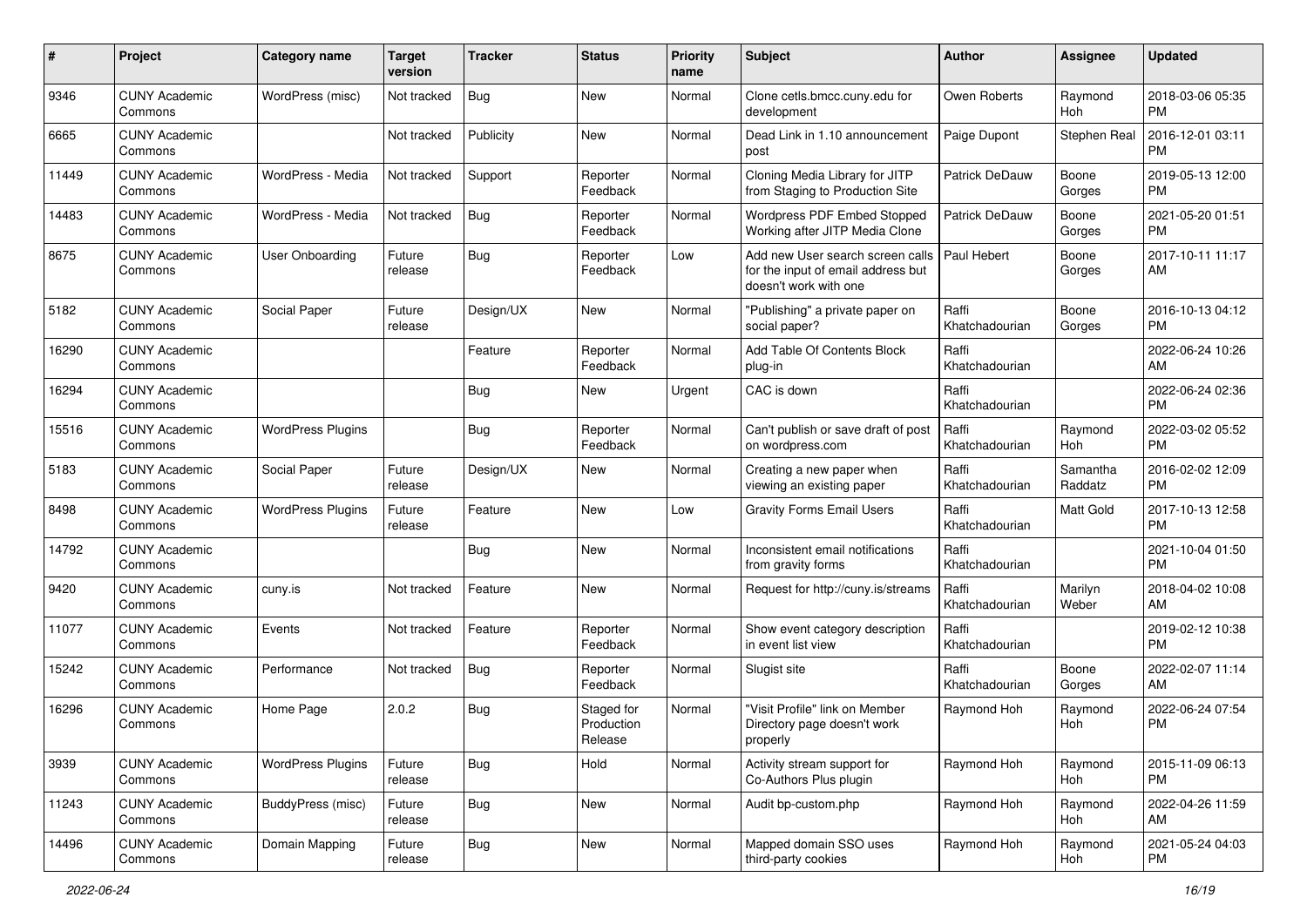| #     | Project                         | <b>Category name</b>     | <b>Target</b><br>version | <b>Tracker</b> | <b>Status</b>        | <b>Priority</b><br>name | <b>Subject</b>                                                  | <b>Author</b>    | <b>Assignee</b>     | <b>Updated</b>                |
|-------|---------------------------------|--------------------------|--------------------------|----------------|----------------------|-------------------------|-----------------------------------------------------------------|------------------|---------------------|-------------------------------|
| 16255 | <b>CUNY Academic</b><br>Commons | WordPress (misc)         |                          | Bug            | <b>New</b>           | Normal                  | Need to define 'MULTISITE'<br>constant in wp-config.php         | Raymond Hoh      |                     | 2022-06-19 09:31<br>AM        |
| 14908 | <b>CUNY Academic</b><br>Commons | Performance              |                          | Bug            | <b>New</b>           | Normal                  | Stale object cache on cdev                                      | Raymond Hoh      | Boone<br>Gorges     | 2021-12-07 09:45<br>AM        |
| 16177 | <b>CUNY Academic</b><br>Commons | Reply By Email           |                          | Bug            | <b>New</b>           | Normal                  | Switch to Inbound mode for RBE                                  | Raymond Hoh      | Raymond<br>Hoh      | 2022-05-30 04:32<br><b>PM</b> |
| 3691  | <b>CUNY Academic</b><br>Commons | <b>WordPress Plugins</b> | Future<br>release        | Bug            | <b>New</b>           | Normal                  | <b>WPMU Domain Mapping</b><br>Debugging on cdev                 | Raymond Hoh      | Matt Gold           | 2014-12-12 09:04<br>AM        |
| 14983 | <b>CUNY Academic</b><br>Commons | WordPress (misc)         | Not tracked              | Support        | Reporter<br>Feedback | Normal                  | 'Read More" tag not working                                     | Rebecca Krisel   | Raymond<br>Hoh      | 2021-11-23 01:17<br><b>PM</b> |
| 58    | <b>CUNY Academic</b><br>Commons | BuddyPress (misc)        | Future<br>release        | Feature        | Assigned             | Low                     | Make member search sortable by<br>last name                     | Roberta Brody    | Boone<br>Gorges     | 2010-08-26 02:38<br><b>PM</b> |
| 4221  | <b>CUNY Academic</b><br>Commons | Group Forums             | Future<br>release        | Design/UX      | Assigned             | Normal                  | Add 'Number of Posts' display<br>option to Forum page           | Samantha Raddatz | Samantha<br>Raddatz | 2015-06-26 02:21<br><b>PM</b> |
| 4222  | <b>CUNY Academic</b><br>Commons | <b>User Experience</b>   | Future<br>release        | Design/UX      | <b>New</b>           | Normal                  | Add information to 'Delete<br>Account' page                     | Samantha Raddatz | scott voth          | 2015-06-26 11:35<br>AM        |
| 4225  | <b>CUNY Academic</b><br>Commons | DiRT Integration         | Future<br>release        | Design/UX      | New                  | Normal                  | Add information to DIRT page (in<br>Create a Group)             | Samantha Raddatz | Matt Gold           | 2015-06-26 03:14<br><b>PM</b> |
| 4226  | <b>CUNY Academic</b><br>Commons | <b>BuddyPress Docs</b>   | Future<br>release        | Design/UX      | <b>New</b>           | Normal                  | Add option to connect a Doc with<br>a Group                     | Samantha Raddatz | Samantha<br>Raddatz | 2015-09-09 04:08<br><b>PM</b> |
| 4253  | <b>CUNY Academic</b><br>Commons | <b>Public Portfolio</b>  | Future<br>release        | Design/UX      | <b>New</b>           | Normal                  | Encourage users to add portfolio<br>content                     | Samantha Raddatz | Samantha<br>Raddatz | 2015-07-07 11:32<br>AM        |
| 4592  | <b>CUNY Academic</b><br>Commons | Events                   | Future<br>release        | Design/UX      | <b>New</b>           | Normal                  | Event Creation - Venue Dropdown<br>Slow                         | Samantha Raddatz | Boone<br>Gorges     | 2015-09-14 04:56<br><b>PM</b> |
| 4622  | <b>CUNY Academic</b><br>Commons | <b>Public Portfolio</b>  | Future<br>release        | Design/UX      | <b>New</b>           | Normal                  | <b>Profile Visibility Settings</b>                              | Samantha Raddatz | Samantha<br>Raddatz | 2015-09-21 12:18<br><b>PM</b> |
| 5298  | <b>CUNY Academic</b><br>Commons |                          | Not tracked              | Publicity      | <b>New</b>           | Normal                  | Survey Pop-Up Text                                              | Samantha Raddatz | Samantha<br>Raddatz | 2016-03-22 12:27<br><b>PM</b> |
| 585   | <b>CUNY Academic</b><br>Commons | Group Forums             | Future<br>release        | Feature        | Assigned             | Normal                  | Merge Forum Topics                                              | Sarah Morgano    | Boone<br>Gorges     | 2011-07-06 04:11<br><b>PM</b> |
| 1888  | <b>CUNY Academic</b><br>Commons | Home Page                | Future<br>release        | Feature        | Assigned             | Normal                  | Refactor BP MPO Activity Filter to<br>support proper pagination | Sarah Morgano    | Boone<br>Gorges     | 2014-05-01 07:11<br><b>PM</b> |
| 5826  | <b>CUNY Academic</b><br>Commons | WordPress Plugins        | Future<br>release        | Support        | Reporter<br>Feedback | Normal                  | <b>Remove Subscription Options</b><br>plugin from directory     | Sarah Morgano    | Sarah<br>Morgano    | 2016-10-21 04:14<br><b>PM</b> |
| 5827  | <b>CUNY Academic</b><br>Commons | Public Portfolio         | Future<br>release        | Bug            | Assigned             | Normal                  | Academic Interests square<br>bracket links not working          | scott voth       | Chris Stein         | 2016-08-11 11:59<br><b>PM</b> |
| 10226 | <b>CUNY Academic</b><br>Commons | Courses                  | Future<br>release        | Feature        | <b>New</b>           | Normal                  | Add "My Courses" to drop down<br>list                           | scott voth       | Boone<br>Gorges     | 2021-11-19 12:42<br>PM        |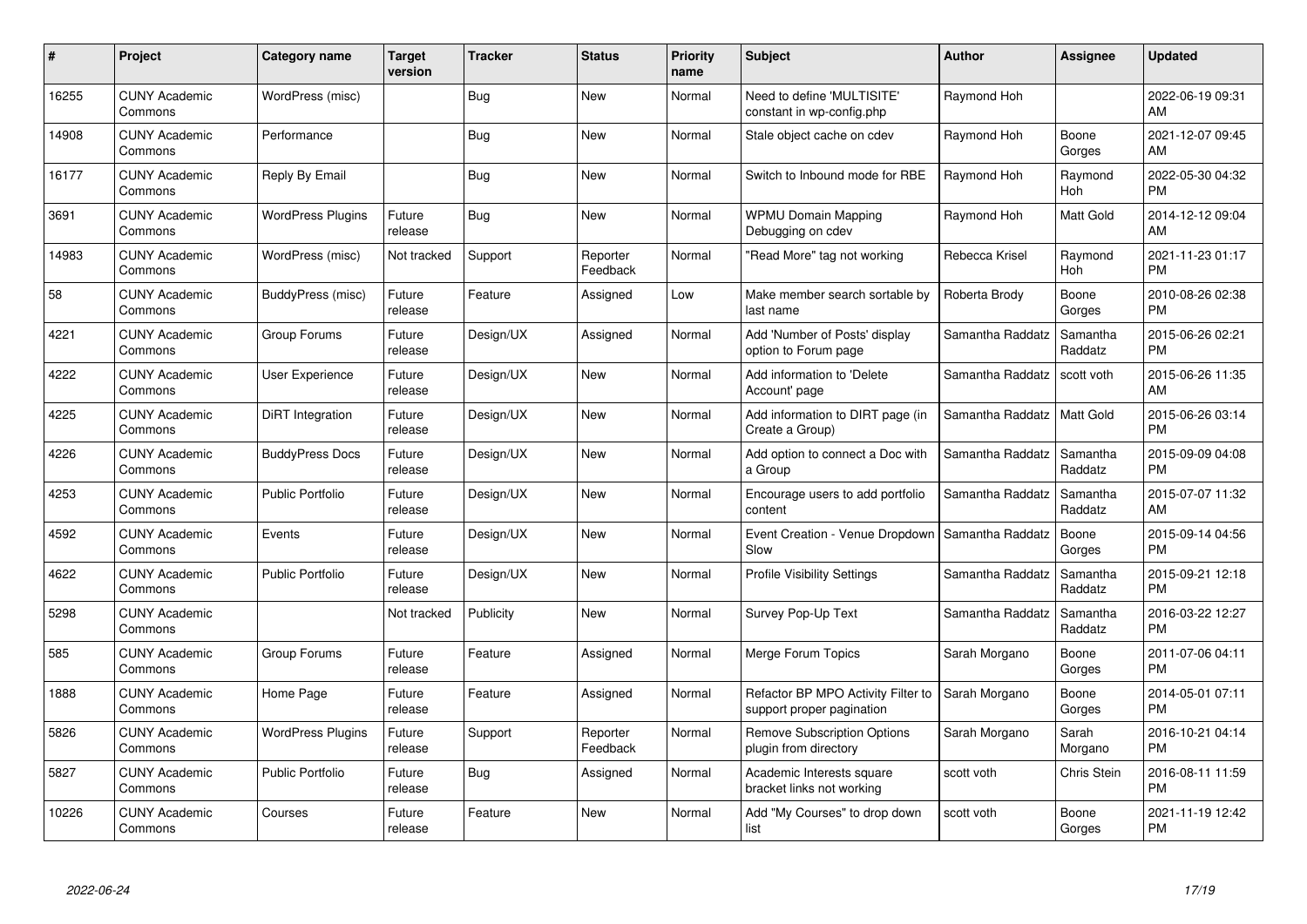| #     | Project                         | <b>Category name</b>     | Target<br>version | <b>Tracker</b> | <b>Status</b>        | <b>Priority</b><br>name | <b>Subject</b>                                                                       | <b>Author</b> | Assignee           | <b>Updated</b>                |
|-------|---------------------------------|--------------------------|-------------------|----------------|----------------------|-------------------------|--------------------------------------------------------------------------------------|---------------|--------------------|-------------------------------|
| 3492  | <b>CUNY Academic</b><br>Commons | <b>WordPress Themes</b>  | Future<br>release | Support        | Assigned             | Normal                  | Add CBOX theme to the<br>Commons                                                     | scott voth    | Raymond<br>Hoh     | 2014-10-08 05:55<br><b>PM</b> |
| 11393 | <b>CUNY Academic</b><br>Commons |                          | Not tracked       | Publicity      | New                  | Normal                  | After 1.15 release, ceate a hero<br>slide and post about adding a site<br>to a group | scott voth    | Patrick<br>Sweeney | 2019-05-14 10:32<br>AM        |
| 14113 | <b>CUNY Academic</b><br>Commons | WordPress (misc)         | Future<br>release | <b>Bug</b>     | Hold                 | Normal                  | Block Editor Not Working on this<br>page - Json error                                | scott voth    | Boone<br>Gorges    | 2021-03-05 11:01<br>AM        |
| 14994 | <b>CUNY Academic</b><br>Commons | cdev.gc.cuny.edu         | Not tracked       | Support        | In Progress          | Normal                  | Clear Cache on CDEV                                                                  | scott voth    | Raymond<br>Hoh     | 2021-12-07 03:51<br><b>PM</b> |
| 10982 | <b>CUNY Academic</b><br>Commons | Domain Mapping           | Not tracked       | Support        | Reporter<br>Feedback | Normal                  | <b>CNAME</b> question                                                                | scott voth    |                    | 2019-01-22 04:29<br><b>PM</b> |
| 12573 | <b>CUNY Academic</b><br>Commons | <b>WordPress Plugins</b> | Future<br>release | <b>Bug</b>     | New                  | Normal                  | <b>CommentPress Core Issues</b>                                                      | scott voth    |                    | 2020-03-24 04:32<br>PM        |
| 14394 | <b>CUNY Academic</b><br>Commons |                          | Not tracked       | Feature        | New                  | Normal                  | Commons News Site - redesign                                                         | scott voth    | scott voth         | 2021-09-14 10:46<br>AM        |
| 13946 | <b>CUNY Academic</b><br>Commons | <b>WordPress Plugins</b> | 2.1.0             | Support        | Assigned             | Normal                  | Custom Embed handler For<br>OneDrive files                                           | scott voth    | Raymond<br>Hoh     | 2022-05-26 10:46<br>AM        |
| 11386 | <b>CUNY Academic</b><br>Commons | WordPress - Media        | Not tracked       | Support        | Reporter<br>Feedback | Normal                  | disappearing images                                                                  | scott voth    | Boone<br>Gorges    | 2019-05-14 10:32<br>AM        |
| 11493 | <b>CUNY Academic</b><br>Commons | Domain Mapping           | Not tracked       | Support        | Reporter<br>Feedback | Normal                  | Domain Mapping Request - Talia<br>Schaffer                                           | scott voth    | <b>Matt Gold</b>   | 2019-08-06 08:39<br>AM        |
| 11860 | <b>CUNY Academic</b><br>Commons | Registration             | Future<br>release | Feature        | <b>New</b>           | Normal                  | Ensure Students Are Aware They<br>Can Use Aliases At Registration                    | scott voth    |                    | 2019-09-24 08:46<br>AM        |
| 4438  | <b>CUNY Academic</b><br>Commons | Events                   | Future<br>release | Bug            | Assigned             | Normal                  | Events Calendar - Export<br><b>Recurring Events</b>                                  | scott voth    | Daniel Jones       | 2016-05-23 04:25<br><b>PM</b> |
| 11531 | <b>CUNY Academic</b><br>Commons | Events                   | Future<br>release | Feature        | New                  | Normal                  | Main Events calendar should<br>include non-public events that<br>user has access to  | scott voth    | Boone<br>Gorges    | 2019-06-11 10:00<br>AM        |
| 10839 | <b>CUNY Academic</b><br>Commons | About page               | Not tracked       | Support        | <b>New</b>           | Normal                  | <b>Mission Statement Needs</b><br>Revision                                           | scott voth    | Matt Gold          | 2018-12-26 10:58<br>AM        |
| 4535  | <b>CUNY Academic</b><br>Commons | My Commons               | Future<br>release | <b>Bug</b>     | New                  | Low                     | My Commons filter issue                                                              | scott voth    | Raymond<br>Hoh     | 2015-09-01 11:17<br>AM        |
| 10354 | <b>CUNY Academic</b><br>Commons | <b>Public Portfolio</b>  | Future<br>release | Feature        | New                  | Normal                  | Opt out of Having a Profile Page                                                     | scott voth    | Chris Stein        | 2020-05-12 10:43<br>AM        |
| 11788 | <b>CUNY Academic</b><br>Commons | <b>WordPress Plugins</b> | Future<br>release | Support        | Reporter<br>Feedback | Normal                  | Plugin Request - Browse Aloud                                                        | scott voth    |                    | 2019-09-24 08:42<br>AM        |
| 11496 | <b>CUNY Academic</b><br>Commons | <b>Public Portfolio</b>  | 1.15.2            | Support        | New                  | Normal                  | Replace Twitter Icon on Member<br>Portfolio page                                     | scott voth    | Boone<br>Gorges    | 2019-06-06 01:03<br>PM        |
| 16245 | <b>CUNY Academic</b><br>Commons | WordPress (misc)         |                   | <b>Bug</b>     | Reporter<br>Feedback | Normal                  | Save Button missing on<br>WordPress Profile page                                     | scott voth    | Raymond<br>Hoh     | 2022-06-16 03:09<br>PM        |